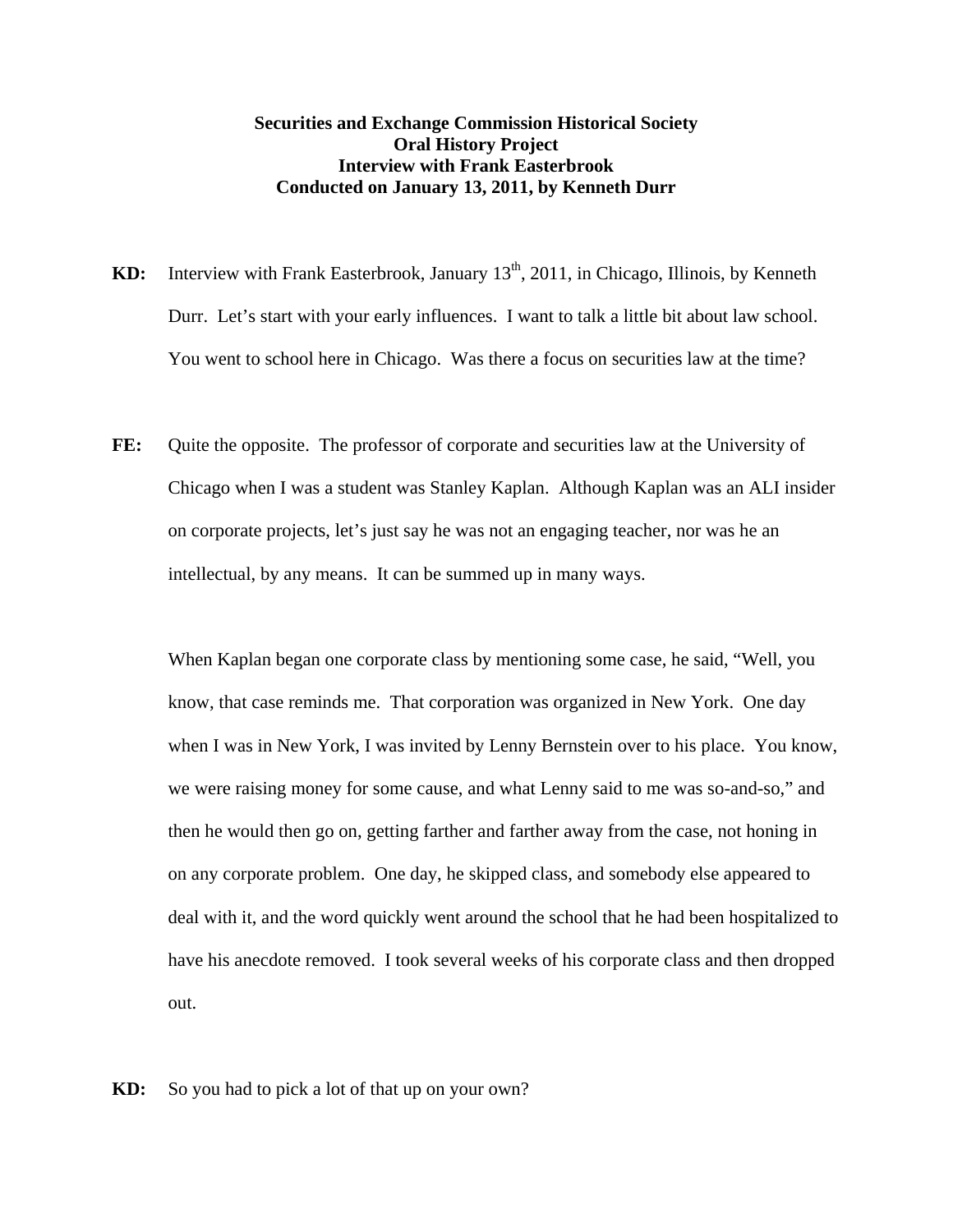- **FE:** There were a lot of other people at the law school, often including students, who were interested in economic analysis of law. And of course, Dick Posner, who same year I was trying unsuccessfully to take corporations from Stanley Kaplan, had produced the manuscript of the first edition of his *Economic Analysis of Law*, which had chapters on the economics of corporate law and the economics of securities law. There were other places to go if you were interested in a real intellectual analysis of what was going on, but Stanley Kaplan's class was not that place. In fact, that remained true when I decided to go into teaching after five years in the Solicitor General's office. Dick Posner was among those who particularly urged me to specialize in corporate and securities law because there hadn't been any really rigorous economic analysis of that.
- **KD:** You mentioned Posner's manuscript. Was that floating around before it got published in '72, '74?
- **FE:** Well, floating around, he used it as a basis of a seminar called *Economic Analysis of Law*, which I took.
- **KD:** Let's get you into clerking in the First Circuit. How did that broaden your expertise? How did that turn you in the direction your career later took?
- **FE:** There were actually very few economic cases in the First Circuit. I can't remember any securities or anti-trust cases of the smallest moment. Of course, I continued to read in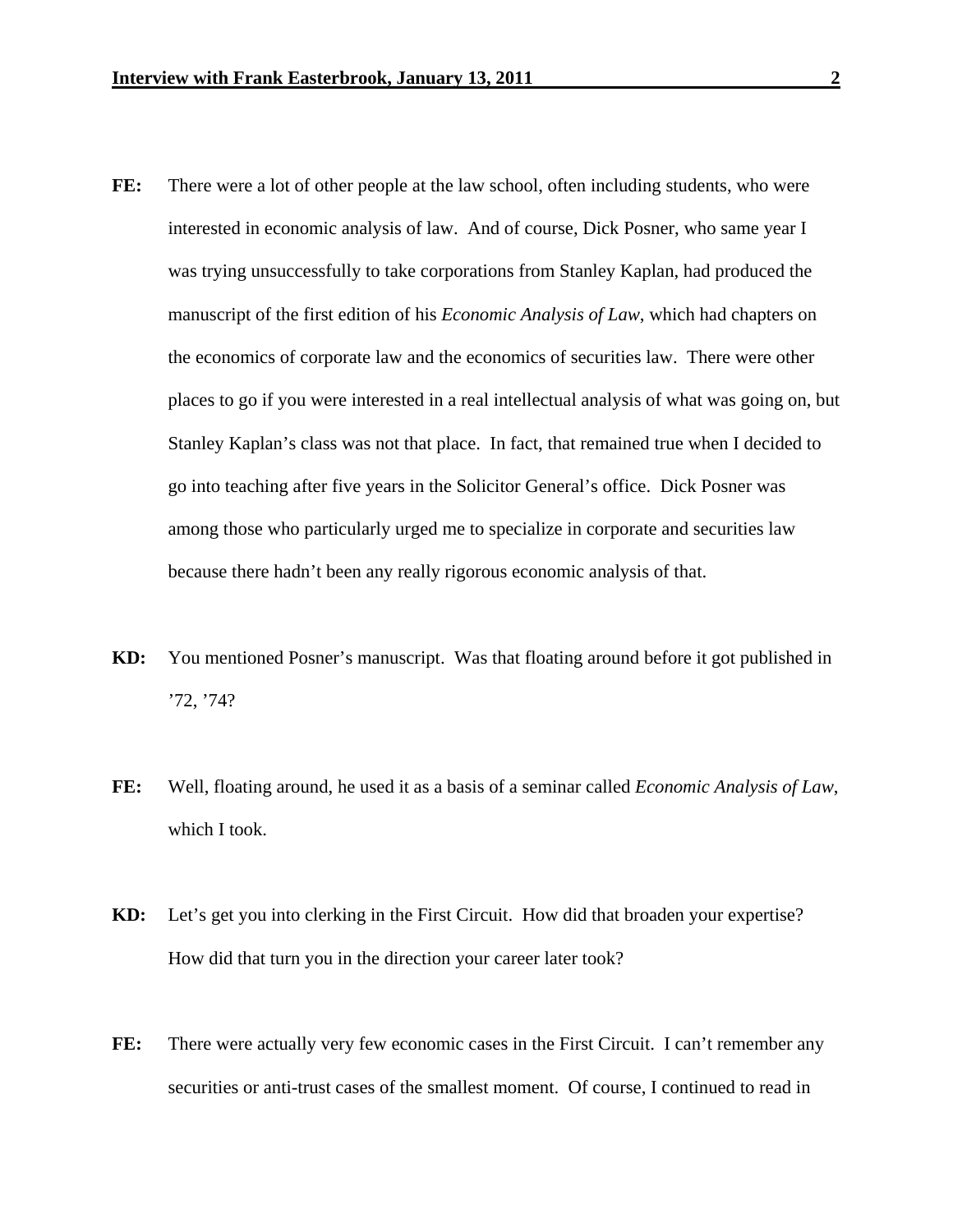those fields, since I was definitely interested in economic analysis of law and thought that it was very likely I would ultimately end up in the academy. There was plenty of time to do reading when I was a clerk at the First Circuit because back then, this is 1973 to '74, the First Circuit had only three judges, the smallest size a circuit could be. But it didn't have enough work for three judges, so nobody stayed long hours. It really had three judges plus. It had, for a long time, had only three judges, and then Bailey Aldrich took senior status. Levin Campbell, for whom I clerked, was appointed to replace him, but Judge Aldrich continued hearing a lot of cases.

 There were three-and-a-half, maybe three-and-three-quarters, judges available. Although it still surprised me, how often after losing a case before the panel of the three active judges, Chief Judge Coffin, Judge McEntee, and Judge Campbell, lawyers would file petitions for rehearing en banc. You kept scratching their head, saying, "Didn't you know your case has already been heard en banc?"

- **KD:** How did you come to the Solicitor General's office?
- FE: Bob Bork was appointed Solicitor General roughly at the beginning of my time as a law clerk. As somebody who was interested both in advocacy – I really like the process of appellate advocacy – it was clear I was either going to be a full-time appellate advocate or an academic, or maybe get a chance to do both. The opportunity to do a little of each, to work with a professor of law, which Bob Bork was in his past and would be again in his future, in a place that was doing interesting appellate advocacy was very attractive. If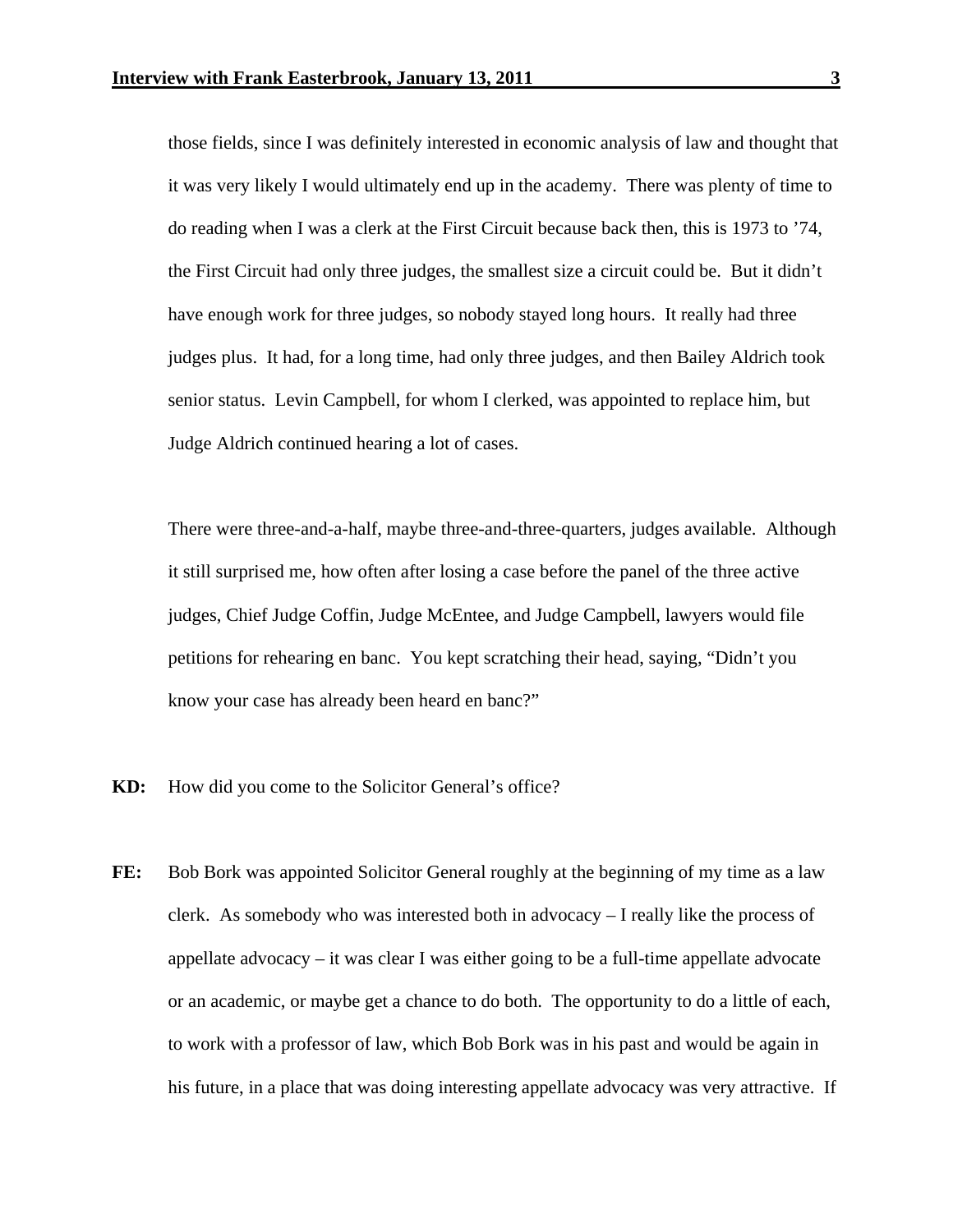you're interested in the process of being an appellate advocate, there is no better place than the Solicitor General's office. I went about it in the same, untutored way that anybody might; I sent in a letter saying, "Hi, I'd like to apply for a job at the Solicitor General's office."

- **KD:** Didn't know anybody?
- **FE:** Didn't know anybody, and they did something that was unexpected. These days, if anybody sent that letter, I think they get a form letter rejection saying, "We hire only people with lots of appellate practice. After you become a junior partner at a big law firm, get back in touch." But those days, I think all these letters from weird people were shown to the Solicitor General. Bob Bork got my letter. I gather that he picked up the phone and called some of his friends at the University of Chicago. I mean, after all, he's an academic. He knows a lot of people at Chicago. They said good things about me, and I got invited for an interview. Bob and I hit it off really well.

We hit it off particularly well because he asked me some of the things I was interested in. I said I was interested, in addition to economic analysis of law, in the intellectual history of the Supreme Court. He said, "There is not much that's intellectual about that history." I then launched into a critique of the *Holmes Devise History of the Supreme Court.* You can see on my shelf up here, the volumes of that that have ultimately been produced. I pointed out that I thought it was scandalous that although Holmes made his gift in his will, and the foundation to do this was set up in the fifties, there we were in either the fall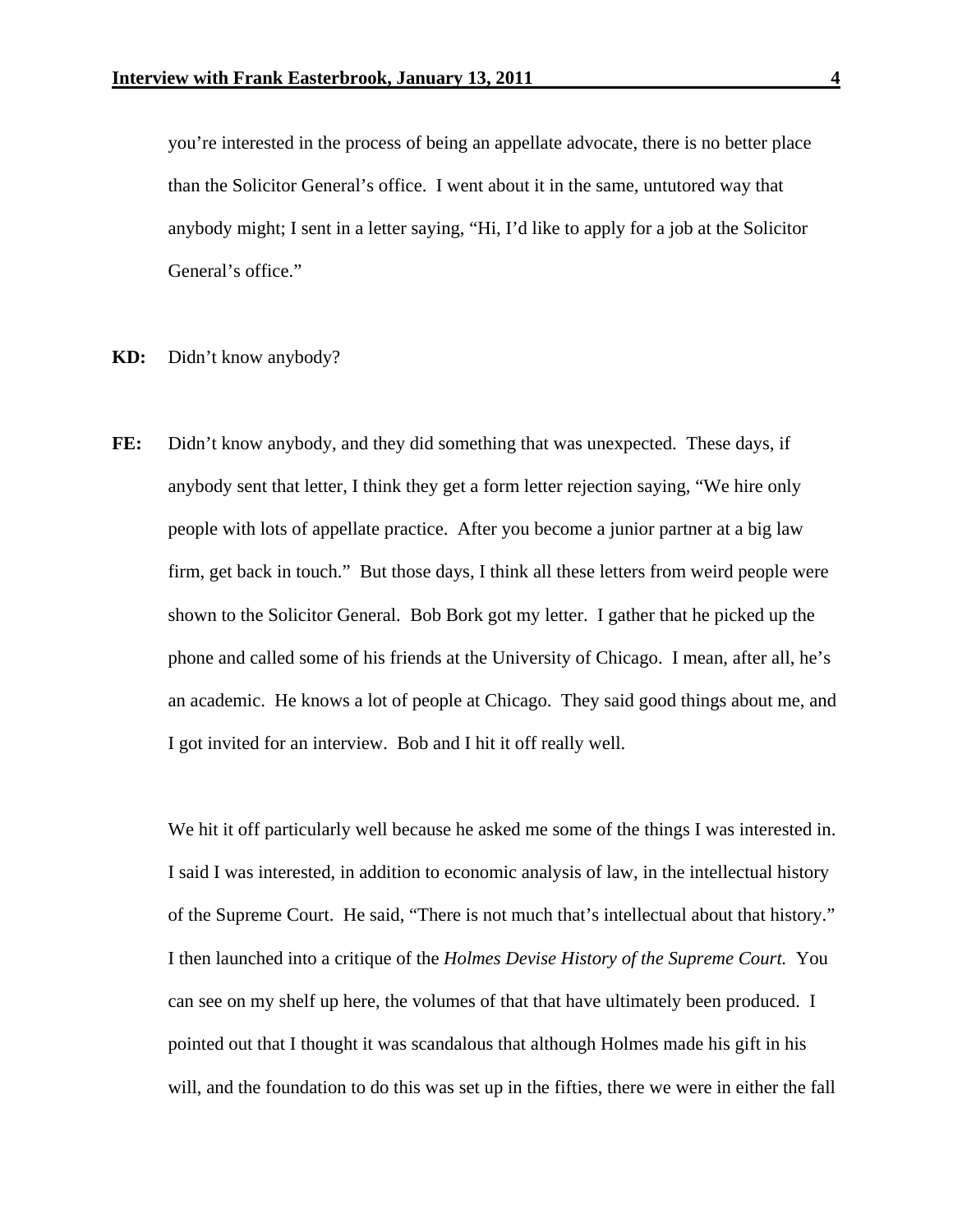of '73 or the spring of '74, and there were only two volumes out. A bunch of people had promised to do volumes and hadn't done it.

Bork had also thought this was scandalous. So we hit it off very well. I was actually much taken with his opening move, which was to shake my hand and say, "Call me Bob." That's roughly what I do with my law clerk, have done with my law clerks ever since. I tell them, "Call me Frank." I think it promotes a good interchange.

- **KD:** Well, talk about some of the issues that you started having that changed that, particularly in the securities line.
- FE: I ended up staying for five years. I was an assistant to the Solicitor General for threeand-a-half years and Deputy Solicitor General for the last year-and-a-half. As deputy, my portfolio was essentially all miscellaneous civil litigation that included anti-trust and securities. In that period, everything related to securities crossed my desk. In the earlier years, securities cases came to me only if the deputy who was involved, and that could be either Dan Friedman for part of my time there or Keith Jones for part of my time there, brought me in on it because the initial assignments were made by the Deputy Solicitors General.

 The first securities case that I was brought in on was *Blue Chip Stamps against Manor Drug Stores*. Let me check when we filed the brief in *Blue Chip Stamps*. It was in February 1975. I had been in the SG's office for maybe five months when we filed the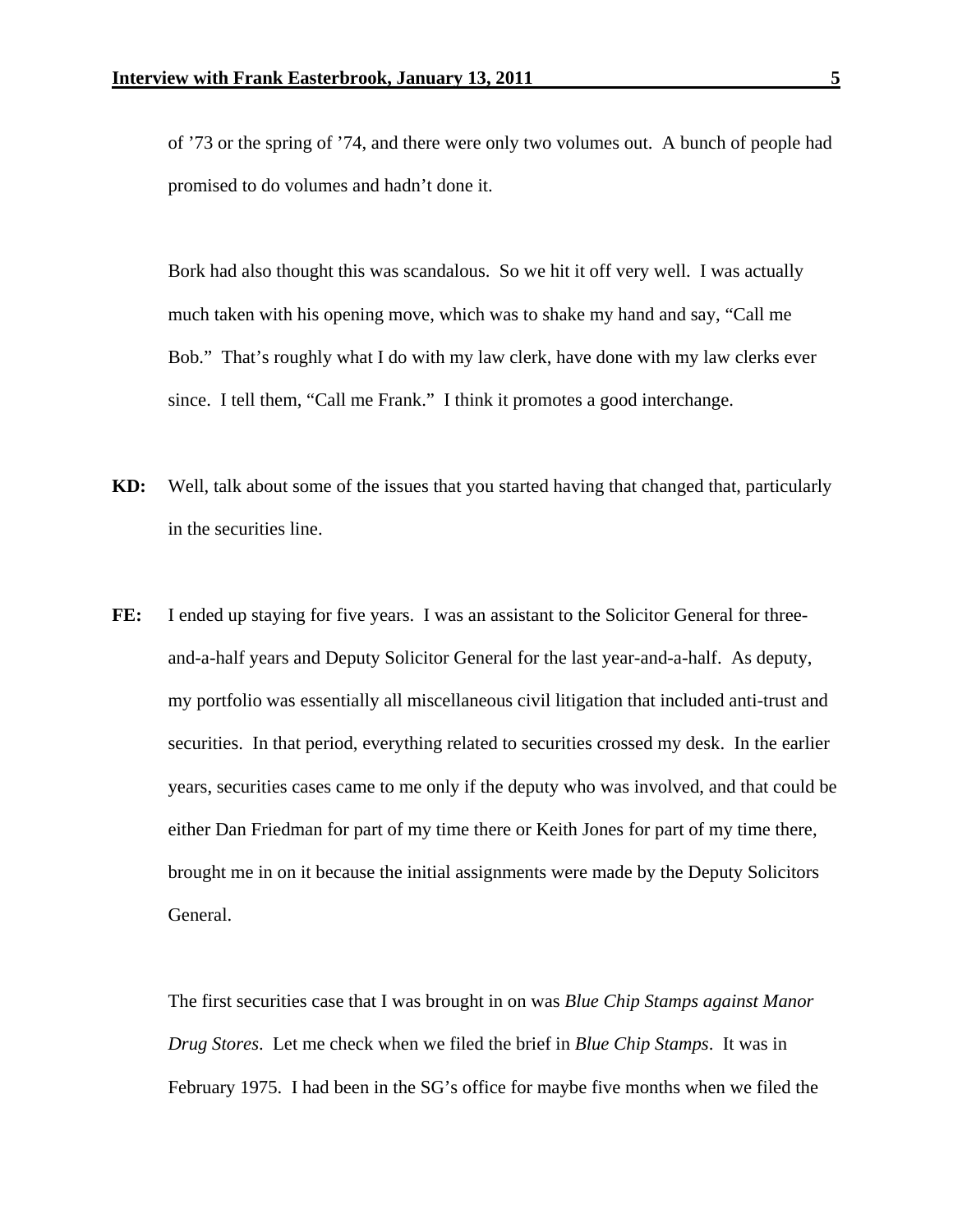brief in *Blue Chip Stamps*. Do you know from earlier oral histories or other sources how the Solicitor General works with the SEC on securities cases?

- **KD:** That's one of the things I want to talk to you about because I've heard it from the SEC's point of view.
- FE: Well, I was just thinking of the physical process. When there is a securities case before the Supreme Court, the SG asks the SEC, which means, as a practical matter, their general counsel and their solicitor, whether we should be involved. If so, what should happen? And if they recommend that we participate, please send us a memo justifying participation and a draft. Well, that was done in *Blue Chip Stamps*. The SEC says let's participate because we want the Supreme Court to disapprove the Birnbaum Doctrine of the Second Circuit. Now of course, getting the Supreme Court to disapprove Learned Hand is never really easy, but we want the Supreme Court to disapprove the Birnbaum Doctrine.

 The Solicitor General approved participation, and that draft ended up on my desk. At that point, the Solicitor General's office, the assistant will do some editing of the SEC's draft, and send it back to the SEC for comments. What happened in this case was that I looked at the SEC's draft, and I sent them back a completely different draft, just totally different draft. Apparently, a lot of people went through the roof over at the SEC and thought they were not getting enough respect. Who was this Easterbrook person anyway? They had never heard of him. The next thing I know, I got a delegation in my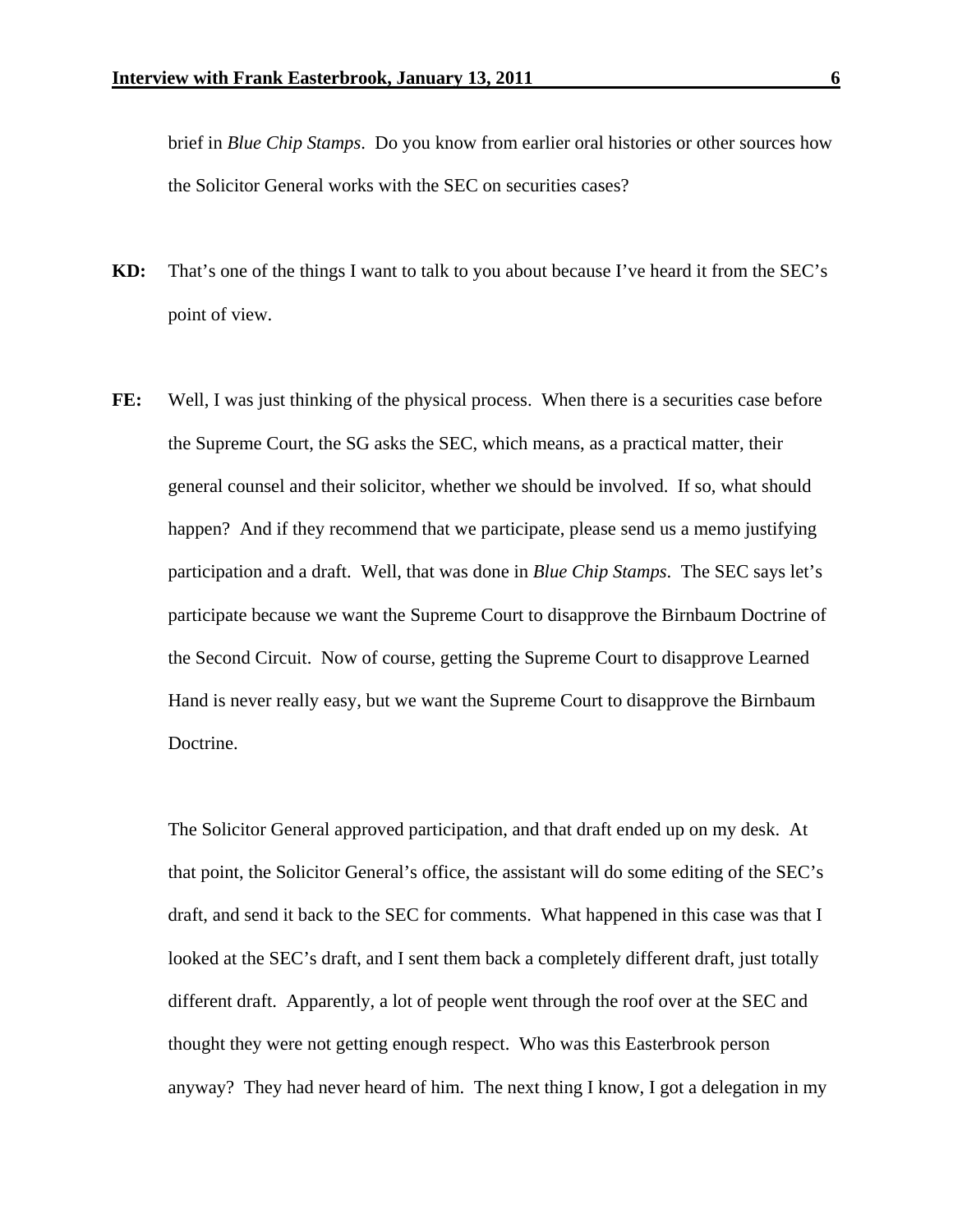office of Commissioner Loomis, and the general counsel, and of course Dave Ferber, who was there as solicitor the whole time I was in the SG's office, and a lot of time before and after. I think Dave Ferber once argued a case to me after I'd become a judge. Commissioner Loomis and Dave Ferber were the institutional memories of that place.

 You need to understand what had happened. They had sent me a draft over, which said, "Dear Supreme Court, we are the SEC. You are becoming sleepy. Pay attention to what we say. You are becoming sleepy. Now that you're asleep, just remember that ever since *J. I. Case against Borak*, everything you've been doing was to improve the enforcement of the securities laws. And just like *J. I. Case against Borak*, you can do more to improve the enforcement of the securities. You are becoming sleepy."

- **KD:** It wasn't a compelling document.
- FE: It basically said, "We're the SEC. We want you to hold that these things are allowed. Yours sincerely, the SEC." Now, they may have filed briefs like that in the past. I didn't go back and research the history of SEC briefs in securities cases. They may have filed briefs like that in the past, and that may have been successful. But they seemed to have missed the fact that Lewis Powell had been appointed to the Supreme Court in the interim, and he had been a securities lawyer. He cared a lot about these things. They may actually have missed the fact that Thurgood Marshall had been appointed to the Supreme Court in the interim. Thurgood Marshall was not a securities lawyer, but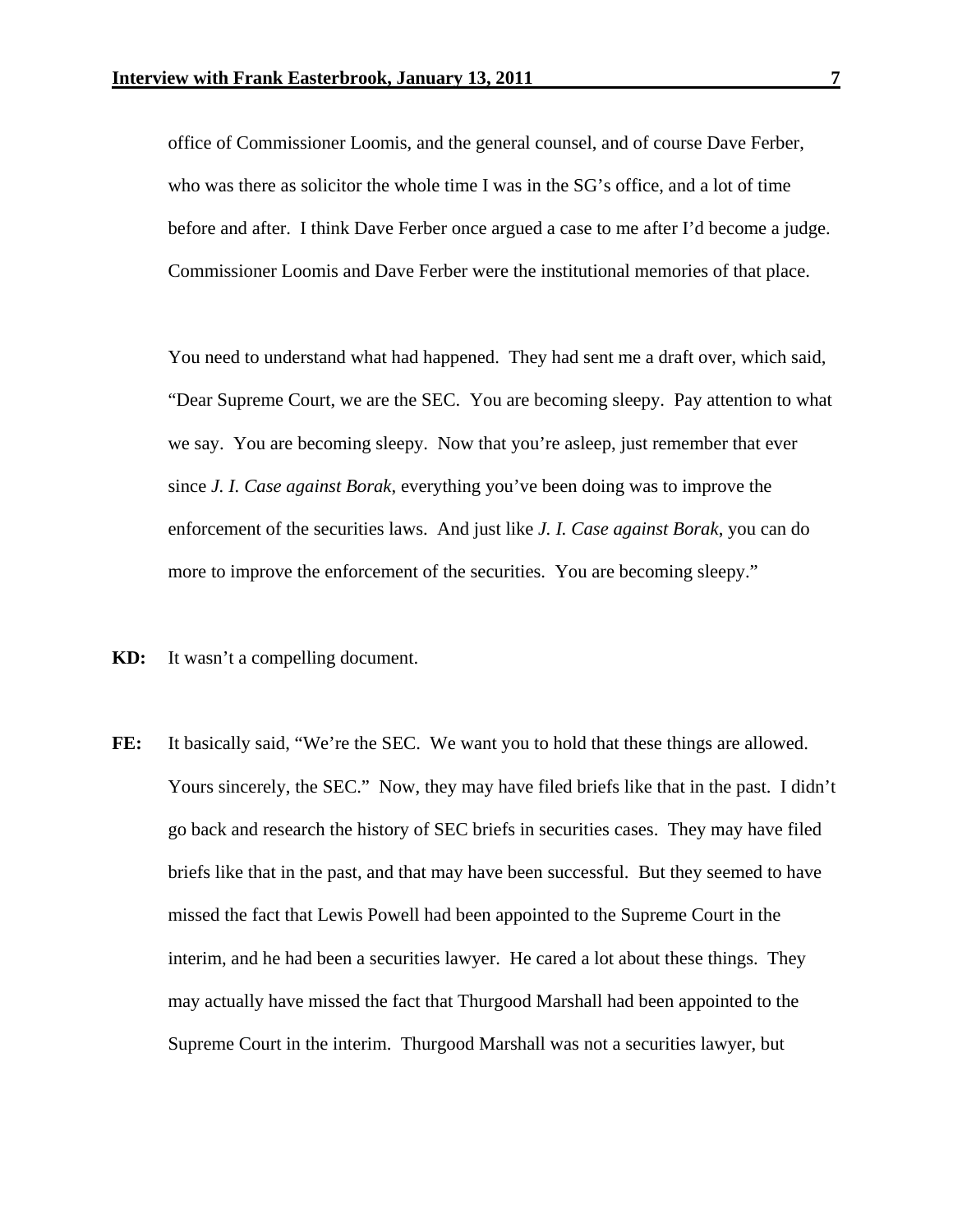Thurgood Marshall knew that if the Second Circuit had taken a position on a matter of securities law, he wanted to support that.

 I thought the "We are the SEC" approach was not going to be successful with the contemporary Supreme Court. Well, their delegation came over. I wrote a brief that said, "Look, we've got some linguistic reasons for thinking that statements in *Blue Chip Stamps*, which are statements designed to lead certain people who had rights under a consent decree not to purchase the stock, to lead them not to purchase the stock, were actually in connection with the purchaser sale of the stock even though the plaintiffs didn't buy."

That technical argument was what was going on. What the defendants had done was make negative statements to our plaintiffs, so that the amount of stock they were going to sell, which had already been prescribed in the consent decree, would go to a different set of people. It was in connection with the purchase by group B, and they got the purchase to group B by defrauding group A. That was the story. So there was a technical argument about why there was any connection.

 Of course, the problem was that there still needed to be a private right of action. It was clear the justices were chary of private rights of action. My initial draft had proposed an argument that said, essentially, "You don't need to worry about the potential downsides of private rights of action because here you've got a closed class. You're not worried about everybody in the world who pops up one day and says he didn't buy. Now I want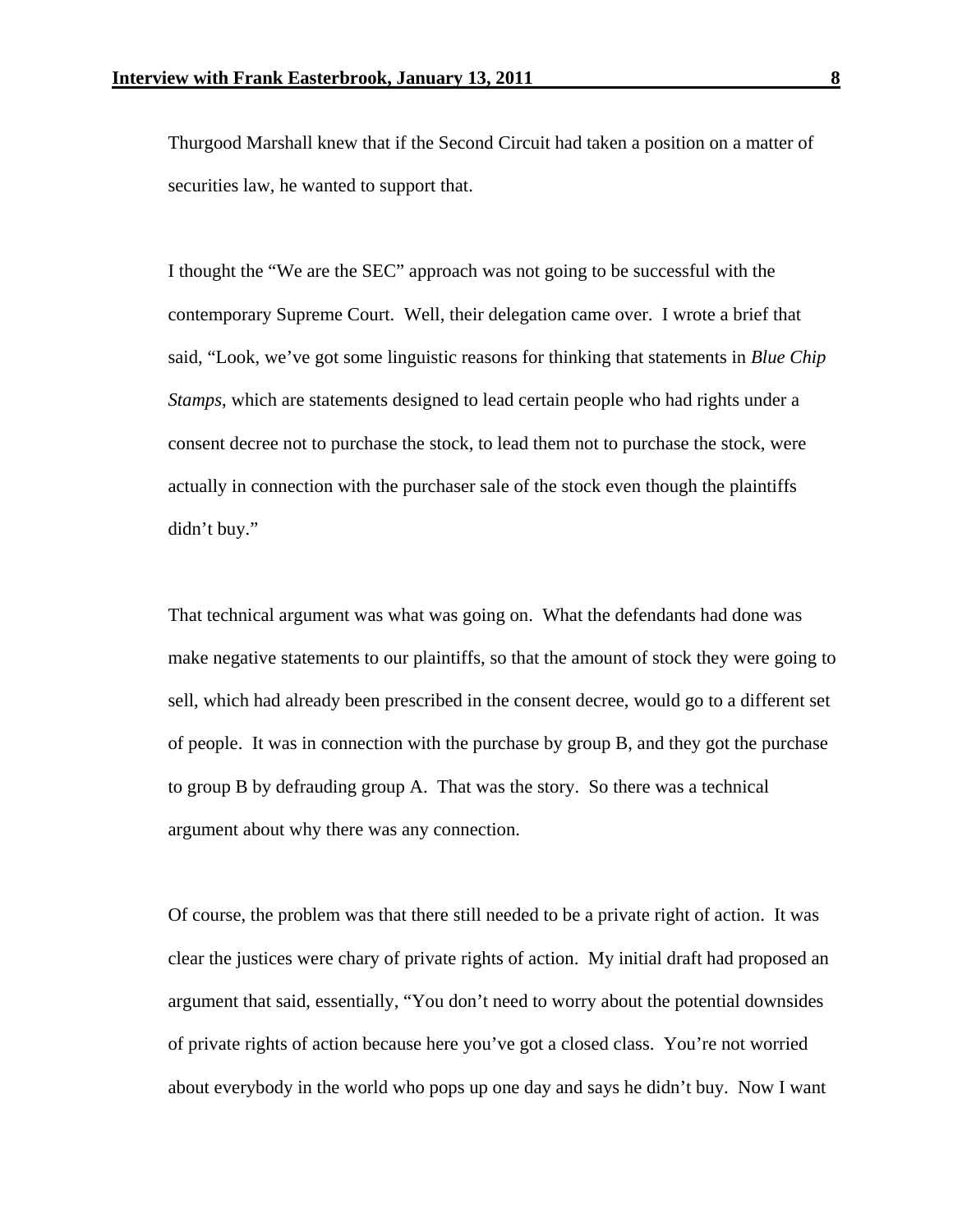trillions of dollars of damages from a company that's worth billions. All the absurd scenarios that you could tell, in which the petitioners brief had, you don't have to worry about it because this offering was done under a consent decree to a limited class. The future can take care of itself."

 As I say, the SEC went through the roof. They went through the roof for basically three reasons. They went through the roof because I had removed all of the "We are the SEC, do as we say" language. I had added a textual analysis of the statute in 10b-5, which they didn't like at all because, of course, that kind of analysis detracts from the "We are the SEC and we know best" position. Then I had stuck in this language saying, "You can disagree with Birnbaum and rule for these plaintiffs without opening the floodgates. You can hold onto your hat and see what happens for classes other than things like this consent decree class and others where there was a designated group of targets to whom these shares had been offered with some allegedly fraudulent statement." They didn't like that either, because they thought, "We're going to win this case. We're going to win big."

 Over in my office, Commissioner Loomis, David Ferber, and the others basically play the "We are the SEC" line on me. They should have realized that line wasn't apt to be very successful, but the other line was. "Now look, young man, you don't know nothing about securities practice. If we ask around town who the good securities lawyers are, your name isn't on it, and Solicitor General Bork's name isn't on it. We're the good SEC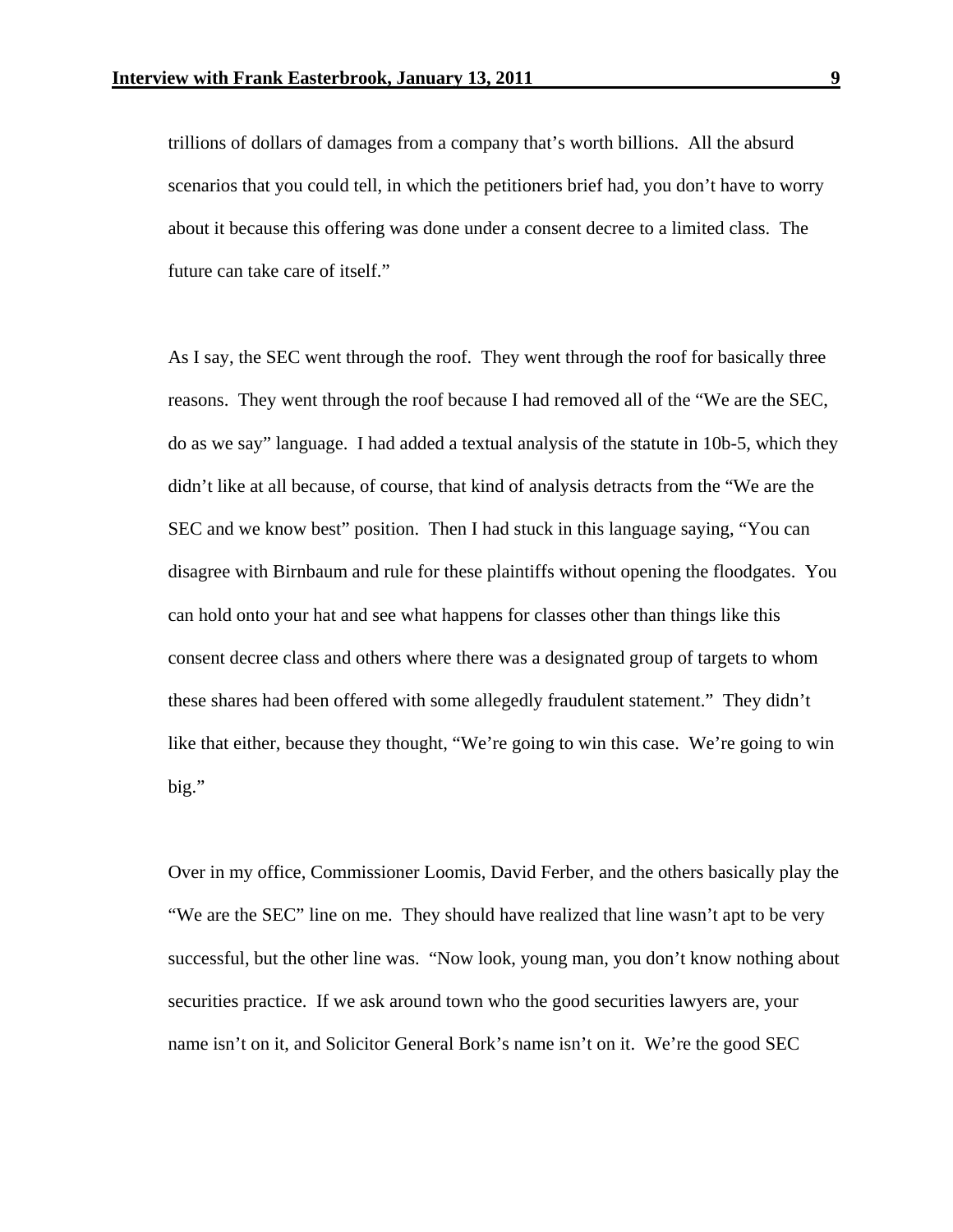lawyers. We know who other good SEC lawyers are. And they all think we're the cat's meow."

- **KD:** So is the implication that the SEC was used to steamrolling the solicitor's office?
- **FE:** They certainly seemed to be. Well, it's either that they hadn't needed to in the past because they had found people who were willing to file their kind of briefs, or that they were accustomed to this and it was certainly true. I was five or six months into my tenure in the SG's office. If somebody had asked for a name of people of any import in securities law, I was certainly not on it. So we ultimately reached a compromise, which was reflected in the brief that was filed. It had some of the "We are the SEC" line, and it omitted my effort to show why this would not be a floodgates problem, didn't have very much textual discussion of rule 10b-5 or the statute.

 There were many back-and-forth drafts after that. When we had completed this and were about to file it, I said, "Look, I've got a prediction. My prediction is this draft will get you three votes. It will get you Stevens. It will get you Brennan, and it may get you Blackmun, and it will get you no one else." Their response was, "We're sorry, young man. You just don't understand the way the world works." When the case came down, and it was decided six to three against the SEC position with Brennan, Stevens and Blackmun the only dissenters, I think my stock went up. I certainly never had that much problem with the SEC again.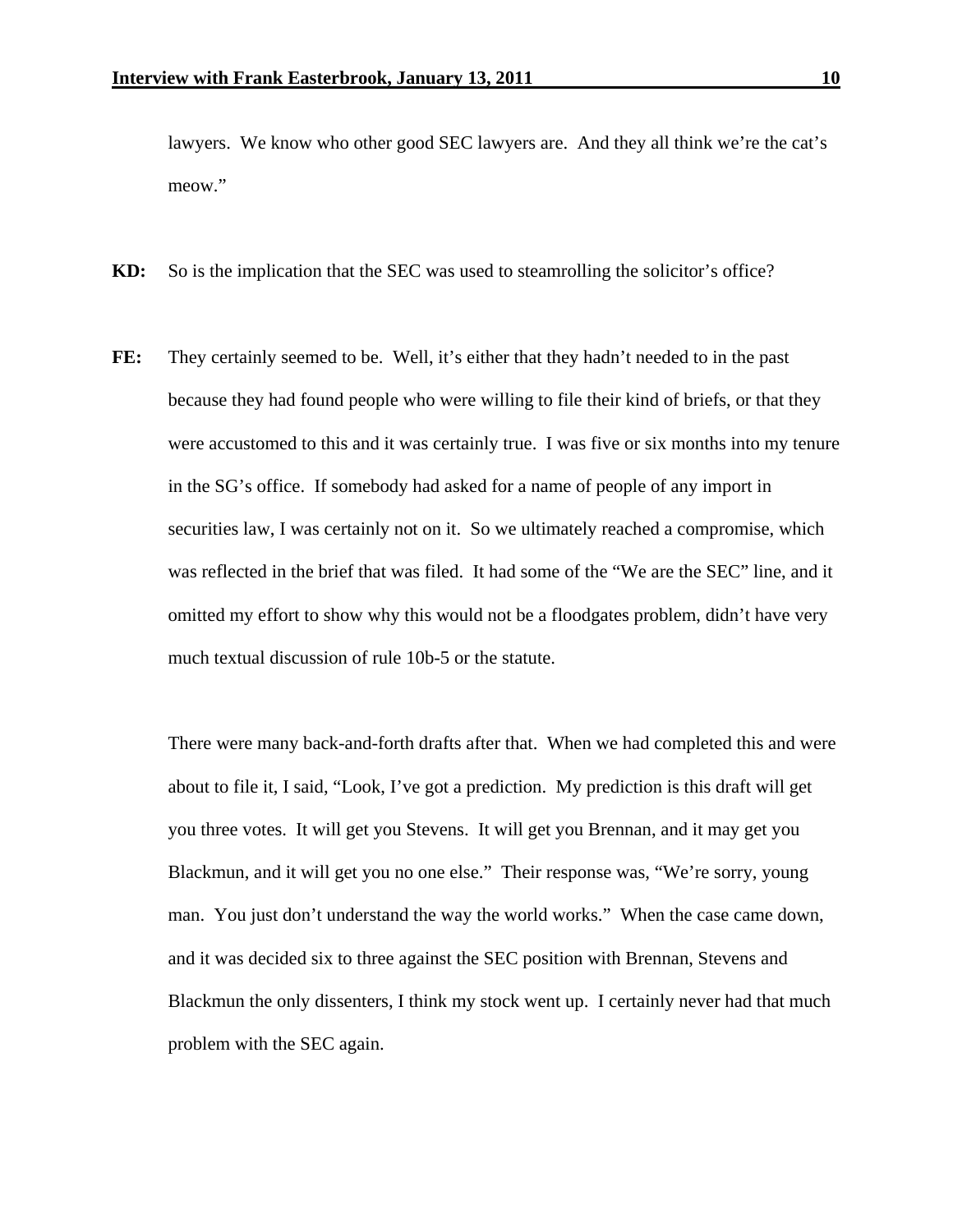- **KD:** What grounds did you see? Why did you see that the majority was not going to buy that *Blue Chip Stamps*?
- **FE:** Oh, they had already begun. I mean they had decided *Cort against Ash*, the previous year. They had made it clear – not the previous year but about a month or two ago. They had made it clear that private rights of action were much harder to come by, and they were going to be much more textually-focused. Some of the early post-Powell appointment securities cases, the SEC, I think, had won them all. I think *Blue Chip Stamps* was their first loss in quite some number of years. It made it clear that they were much more interested in text. But the main point was that the SEC was assuming that *J. I. Case against Borak* was going to be the model for all securities law for the future. And I thought the justices were making it increasingly clear that J. I. Case was an endangered species.
- **KD:** Why? Why do you think they were taking that position?
- **FE:** Because they had had a lot of appointments since *J. I. Case against Borak*, particularly Powell and Rehnquist, who thought that the meaning of federal statutes was to be determined from what the statutes said and not "We are the Supreme Court; we can make up anything we want."

**KD:** Right.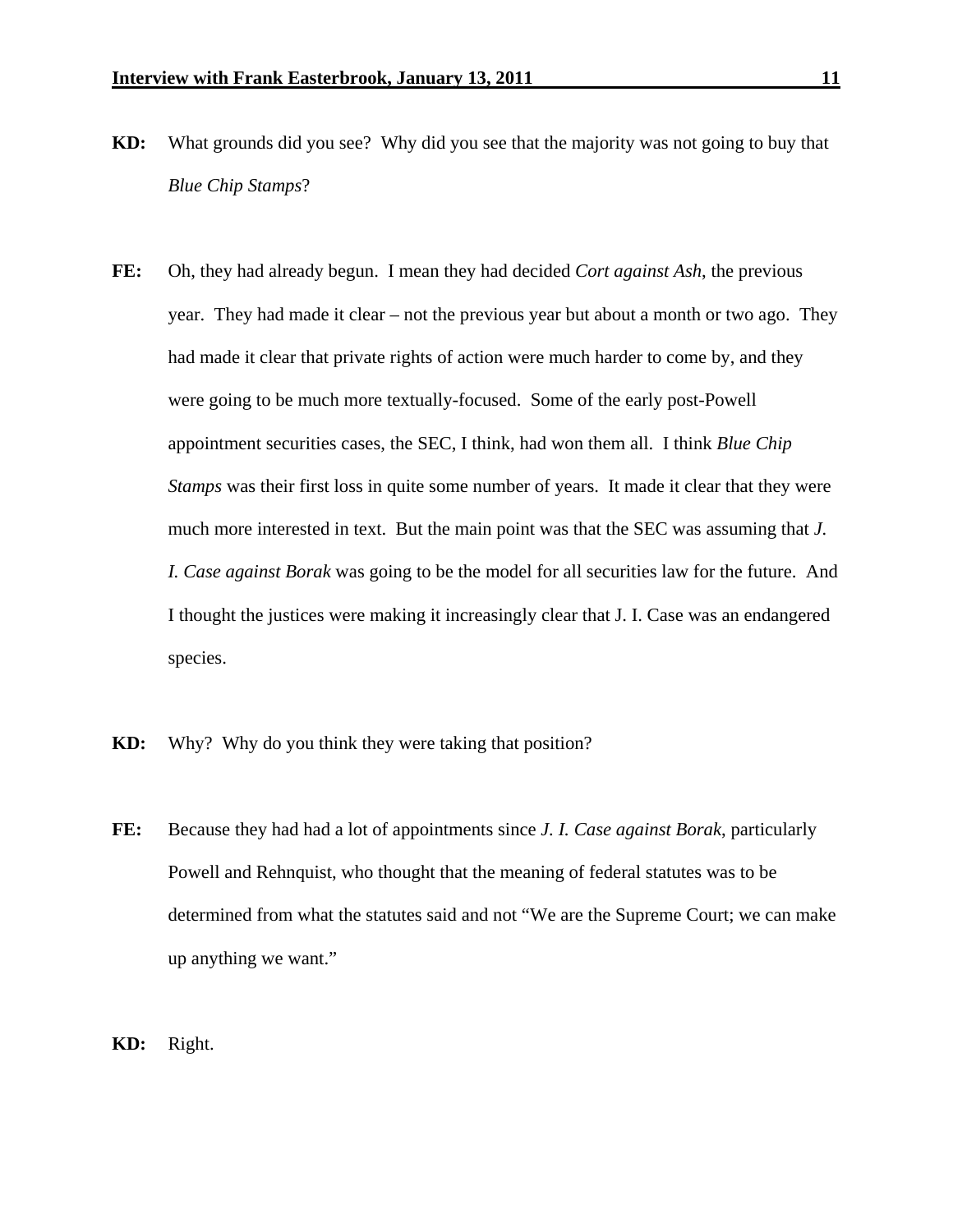**FE:** And when in court, they got Justice Brennan to sign onto that and say the same thing, you ought to be able to see the handwriting on the wall that *Borak* was dead. Of course, *Borak* is as dead as a doornail except for the fact that it's never been overruled. But one, these days, you can't make a living arguing *J. I. Case against Borak* in the Supreme Court. So that's why. It was Rehnquist and Powell, and of course, Rehnquist ends up writing this case.

 I had hoped the SEC would view what happened to them in *Blue Chip Stamps* as a big win because I thought it was. They were never going to win this case. But what the Supreme Court said in the end is that this is a limitation on the private right of action we're willing to imply for private enforcement. That is, they weren't willing to take the *J. I. Case* line that we're just going to continue making up rights of action forever.

 Even though I had made it in very brief compass, they bought the argument that the nonsale to this group of people really was in connection with the sale to other people. By buying that argument, they first made it possible for the SEC, in its direct suits, to deal with cases like this. If they hadn't bought that argument, the SEC would have been out of the box for its own suits along this line. That set the stage for other pretty important cases. In particular, it set the stage for *O'Hagan*. When *O'Hagan* comes along and adopts the property rights view of inside trading. We'll have to talk about that because I played a little role in that.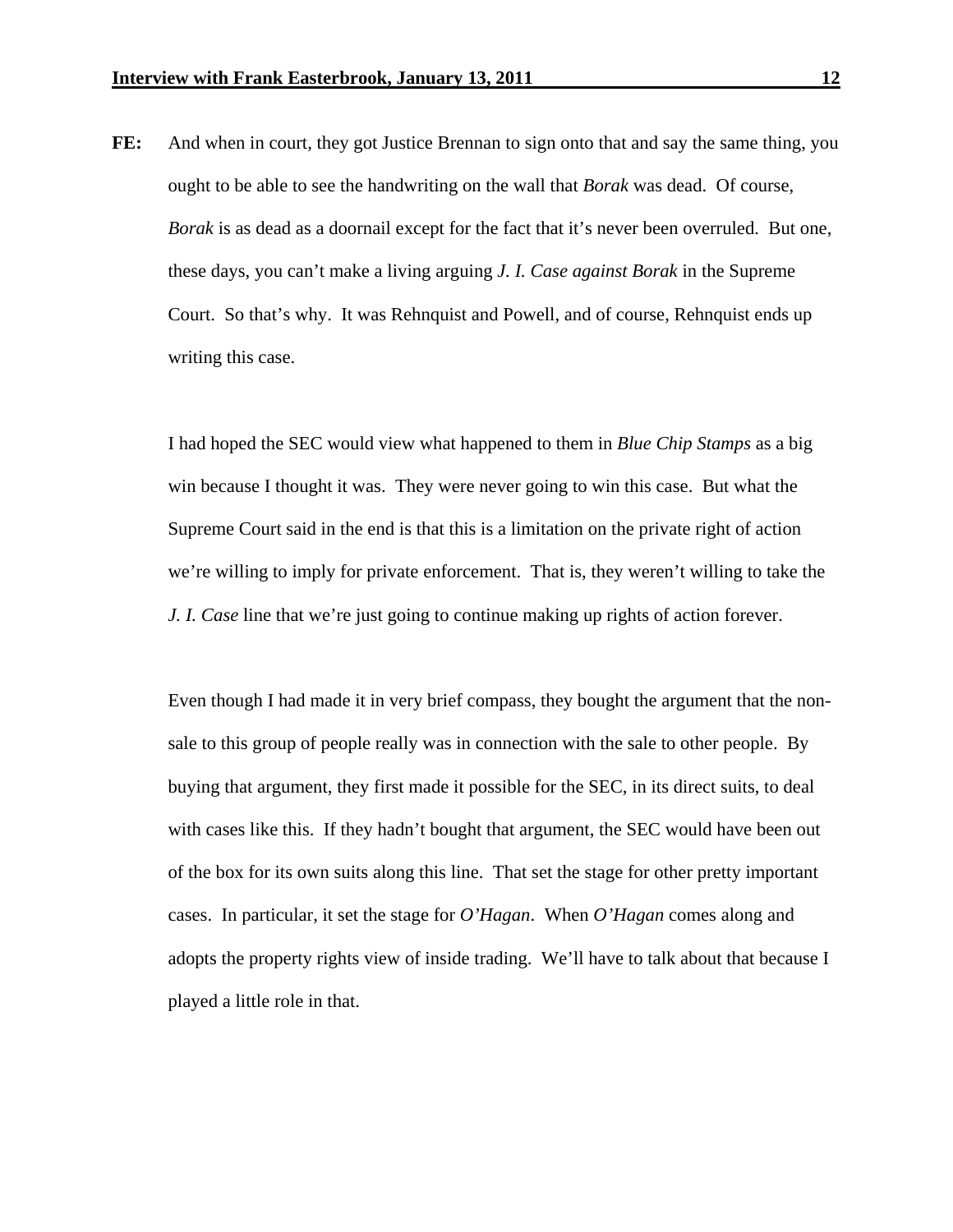When *O'Hagan* comes along and adopts the property rights view for inside trading law, the first argument that it has to get over is that *Blue Chip Stamps* had knocked out the possibility of suing somebody who just spilled the beans because this lawsuit was against a lawyer who had spilled the beans to other people and had not, himself, bought his old stock. The response was, "No, you misunderstood *Blue Chip Stamps* guys." *Blue Chip*  said this was within 10b-5, but we weren't going to imply a private right of action. Well, *O'Hagan* was a criminal prosecution, no need for a private right of action. So by the time of *O'Hagan*, I think they should be jumping in the aisles of the big success in *Blue Chip*, although it did take a while to get there.

- **KD:** Let's go into insider trading a little bit because I understand that you were involved in *Chiarella* in some respect while you were in the Solicitor's office.
- **FE:** Yes, *Chiarella* reached the Supreme Court in my last year in the Solicitor General's office, when I was Deputy Solicitor General. Of course, *Chiarella* was a criminal prosecution, but the SEC was behind the arguments that the US Attorney had made in *Chiarella* to the Second Circuit. The Second Circuit, if I recall correctly, Irving Kaufman wrote the opinion, had said essentially that any trading on the basis of unequal information violates the securities laws. *Chiarella* files a cert petition, and I looked at that, and I said, "What? Huh? How can that possibly be right?" The whole reason why anybody studies securities – and some people studying securities is essential to make the stock market efficient. The whole model of the 1933 and '34 acts is that some people study. There is efficient trading, and most of the rest of us can rely on the price of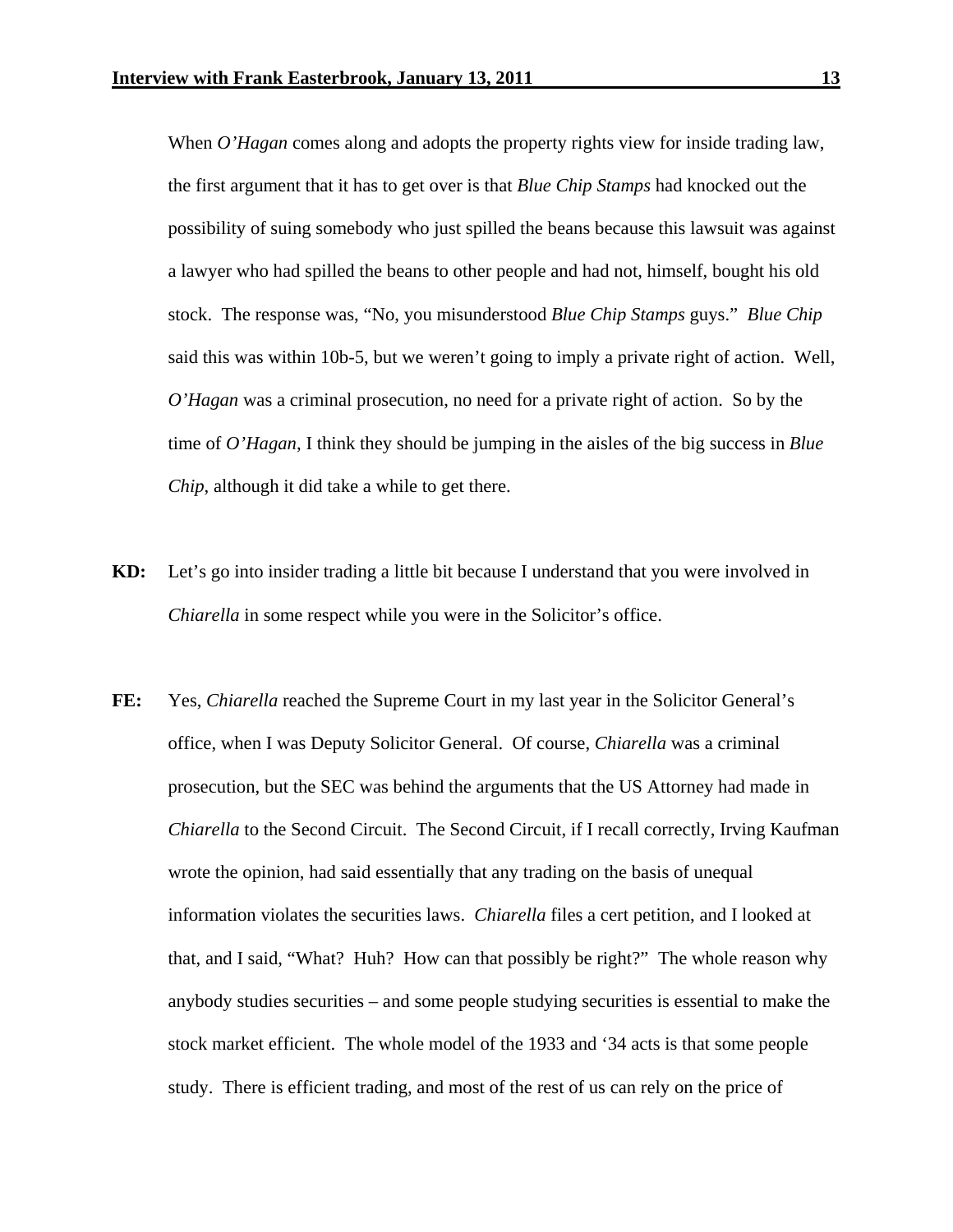securities, which is of course going to form the basis of the fraud-on-the-market doctrine when that comes along.

 The courts of appeals had already been doing fraud-on-the-market doctrine. It was the basis of the SEC's differentiation in forms between big companies and small companies. Absolutely essential, I mean if you didn't have a rule that people could trade on different amounts of information, there's no incentive to collect the information. If there's no incentive to collect the information, markets won't be efficient. So I looked at that, and I said, "This can't possibly be right," and handed the papers off to Steve Shapiro who was then an assistant and who was going to succeed me as the economic deputy in a few months. I assume you know of Steve; maybe you even know Steve. He had come from the appellate department of Mayer, Brown, & Platt. He's been head of their appellate department for a long time, in addition to arguing a lot of important securities cases in his role as a private lawyer, in addition to what he did when he was in the SG's office.

 I handed this off to Steve Shapiro and said, "Steve, what do you think of this? Can this possibly be right?" No, Steve didn't think it was right either. So we told the SEC we couldn't defend them, at least we couldn't defend the argument that the Second Circuit had adopted. But we were willing to defend the conviction on a different argument, which Steve and I have been thinking about for some time, which was that information about what transactions you were going to engage in, in securities markets is property. Everybody understands that copyrights and patents and other trade secrets and trademarks and so on are species of property.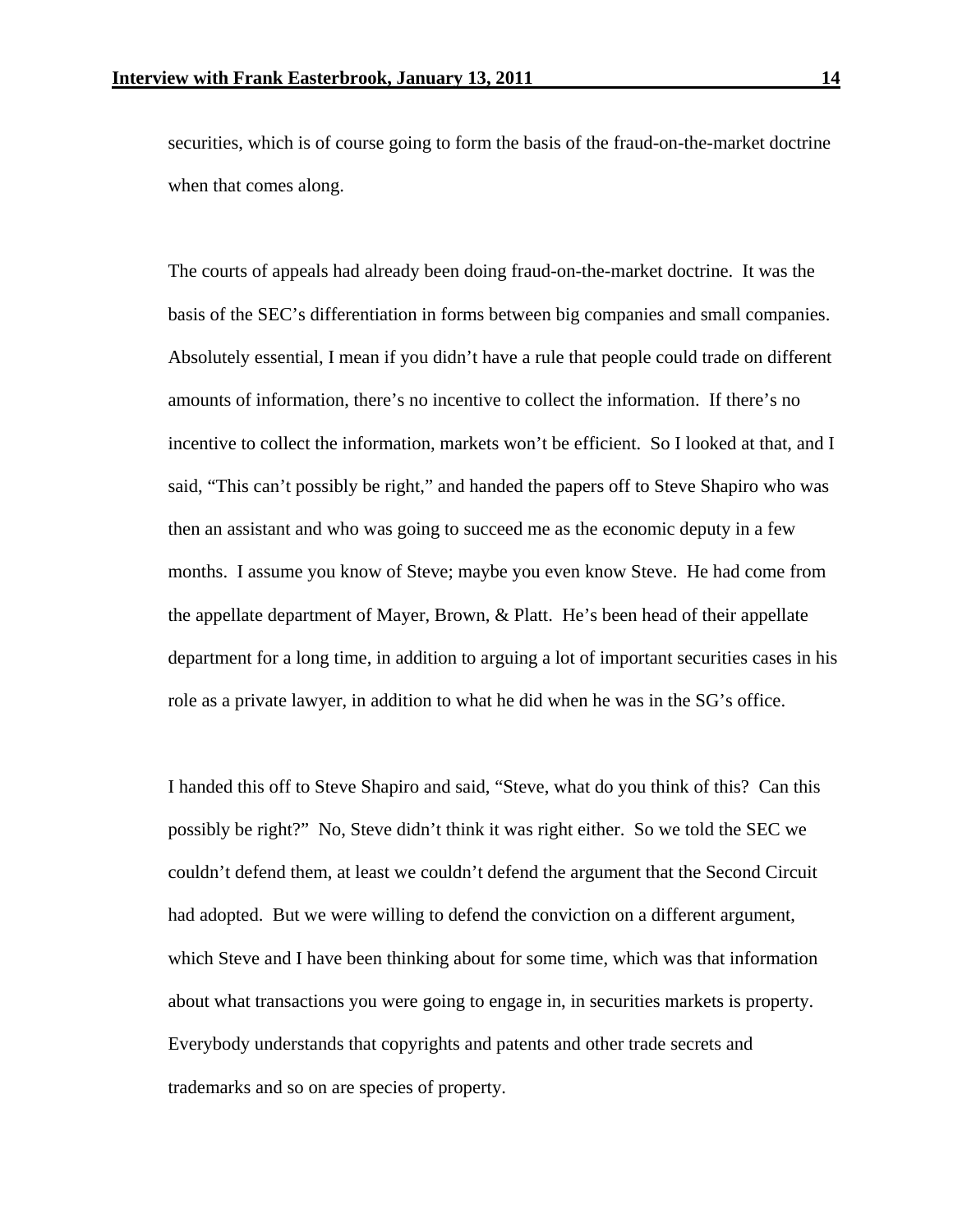Well, there's absolutely no reason why a bidder in a case like this couldn't have property rights in information. That's exactly what the bidder had tried to do. The bidder had first negotiated a contract with the printer who was going to print their form 14D, providing for nondisclosure. And of course, the printers, the Vincent Chiarellas of the world, had even agreed that they were bound by this confidentiality. Then the bidder had put all the names in code, so that until the very last moment when they were turned back into normal human names, one wasn't supposed to be able to do it. So this was obviously an assertion of property rights in information.

 So Steve and I proposed to the SEC that what we argue is that a misappropriation of property rights. Alternatively, you think of signing a contract, promising to keep X secret, while secretly intending not to honor your contract is a form of fraud. And all you need was fraud in connection with the purchase or sale of securities. There was the necessary connection, see the SEC's victorious part of *Blue Chip Stamps*. This was fraud, and that could be the basis of a conviction.

 The SEC may have been, initially, unhappy with that, but they went along with it. And we filed that in the brief in opposition in Chiarella. The SEC was generally more happy first because by the time we had been together for five years they were accepting my judgment a little more about what the justices were likely to do. I think some of the cooler heads at the SEC saw the fact that you can't have an equal information rule and still have informationally efficient markets, right. That what Judge Kaufman had said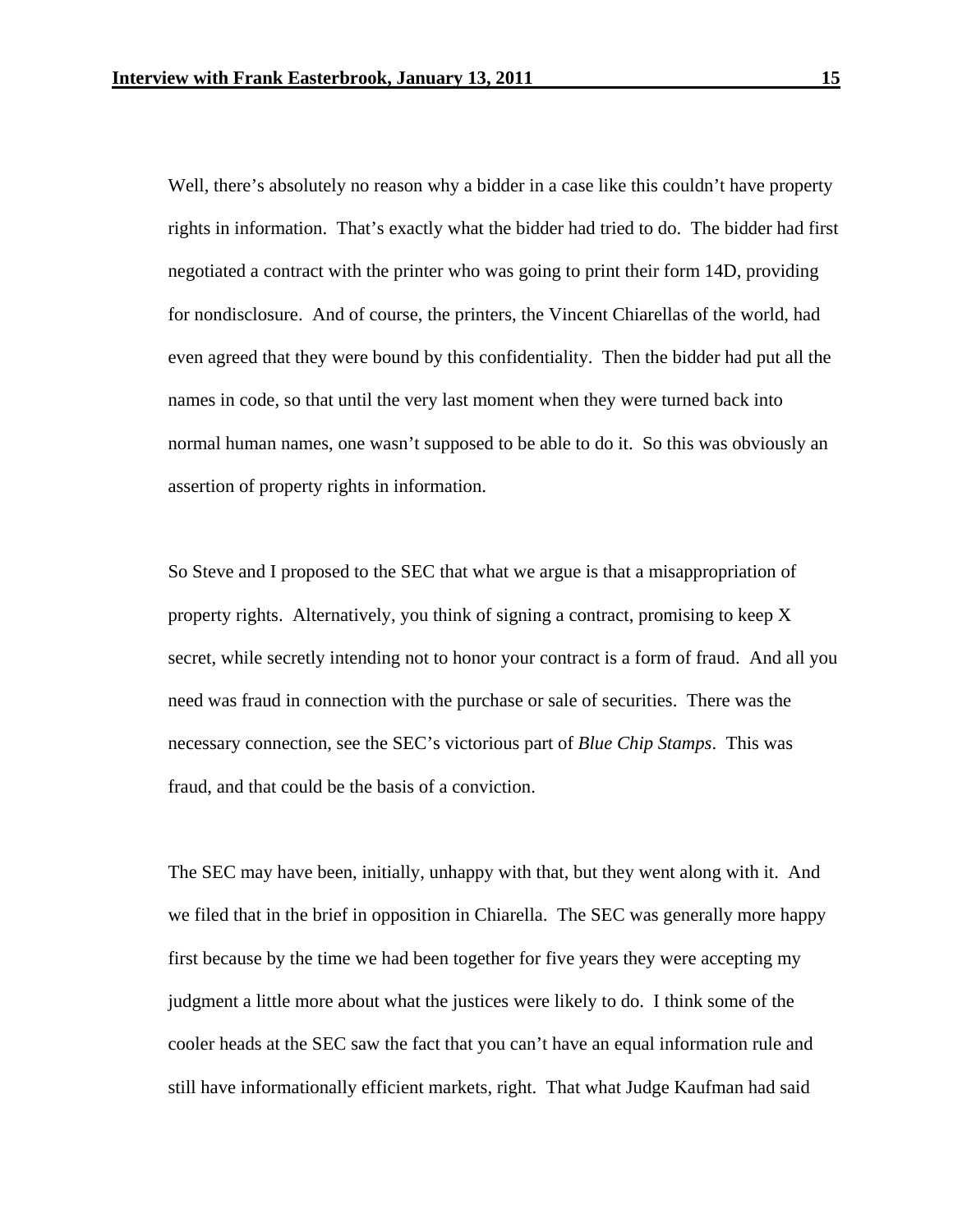was destructive of securities markets. You just couldn't play that game. So they did not withdraw their support from the brief. Of course, it helped that this was a criminal prosecution. Really, all I had to do was persuade the Solicitor General and decide what to do in any criminal prosecution.

 So there we were. We took that as the line, and the case was briefed during the period just as I was about to go out the door and hand the case over to Steve. But Steve and I worked on the brief together, and I then vamoosed. I think Steve argued the case himself when the time came. Of course, you know what happened. Some justices thought that this point had not been preserved because it hadn't been made in the court of appeals, but that was true enough.

- **KD:** The misappropriation argument?
- **FE:** Yeah, the misappropriation theory. Nobody was willing to accept this Second Circuit's approach. No, let me take that back; maybe one or two Justices did, but certainly, a majority thought the Second Circuit's approach was loopy. But they never came to a conclusion on it because I can't remember which Justices thought that it had not been preserved. I think Warren Berger wrote an opinion saying that he agreed with it in principle, but didn't think it had been preserved. There were others who didn't think it was preserved. So nothing could happen on that because Steve and I had made it up, no getting around that, sorry.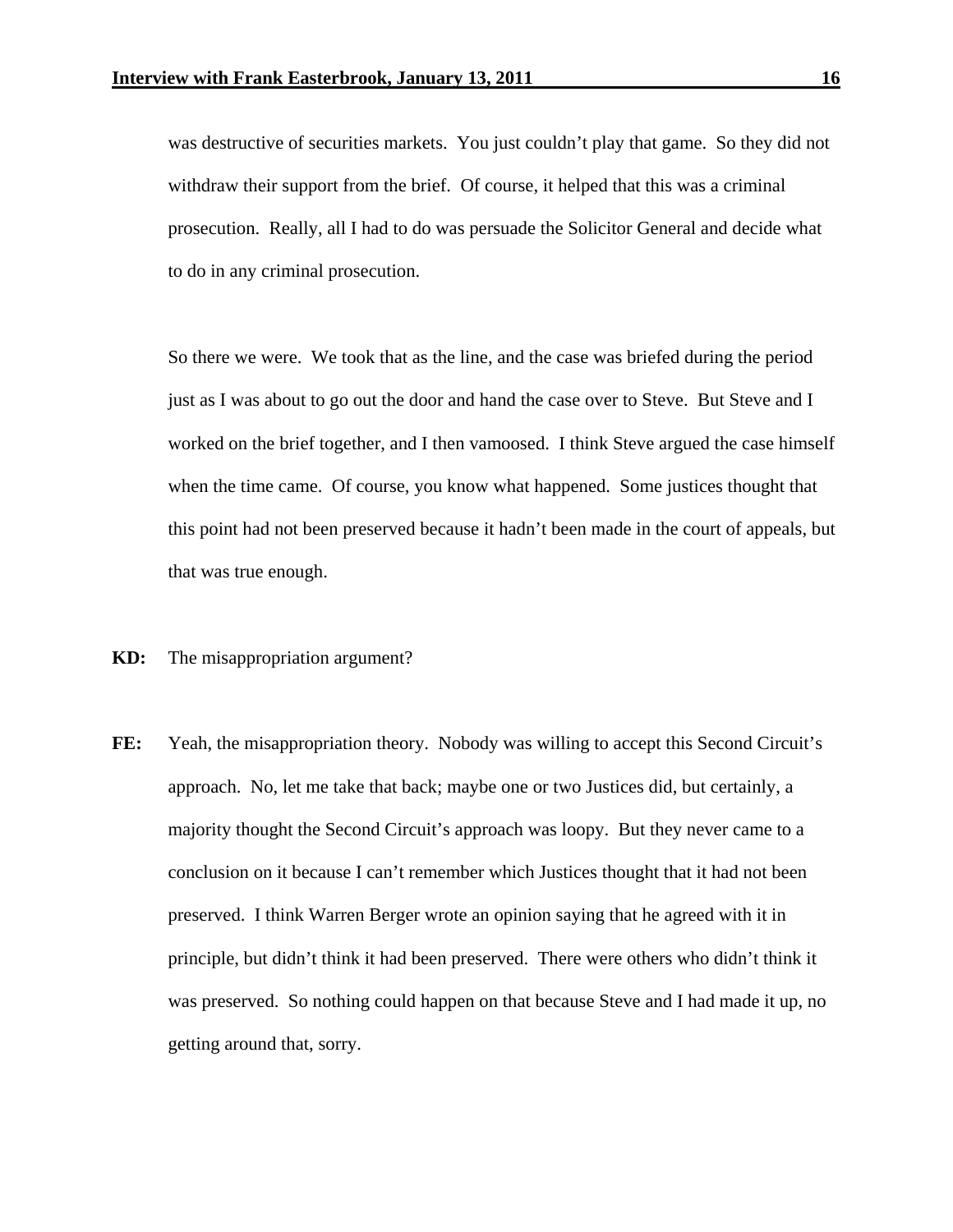The next time that problem came before the Supreme Court in the *Wall Street Journal*  case; I think Steve may still have been there. I was certainly long gone. The government took the same position again. And that time the justices split four to four on it. And then it finally comes back in *O'Hagan*, cleanly, and gets adopted.

- **KD:** But at this point, misappropriation is being used; it's not coming at the back end of the process.
- FE: Right, by that point, the misappropriation theory was being widely used in the courts of appeals and the district courts and was being talked about in the academic press. So it was well preserved for the Supreme Court to decide. In *O'Hagan*, it carries the day.
- **KD:** There's a lot of time in between *Chiarella* and *O'Hagan*?
- **FE:** Yes.
- **KD:** Were you seeing this when you were here in the Seventh Circuit? Were you seeing cases that were developing with that argument?
- **FE:** No, we had very few takeover cases in the Seventh Circuit, and that's where it mainly became important, as it had been in *Chiarella* itself. There were a couple of cases that I sat on where I thought –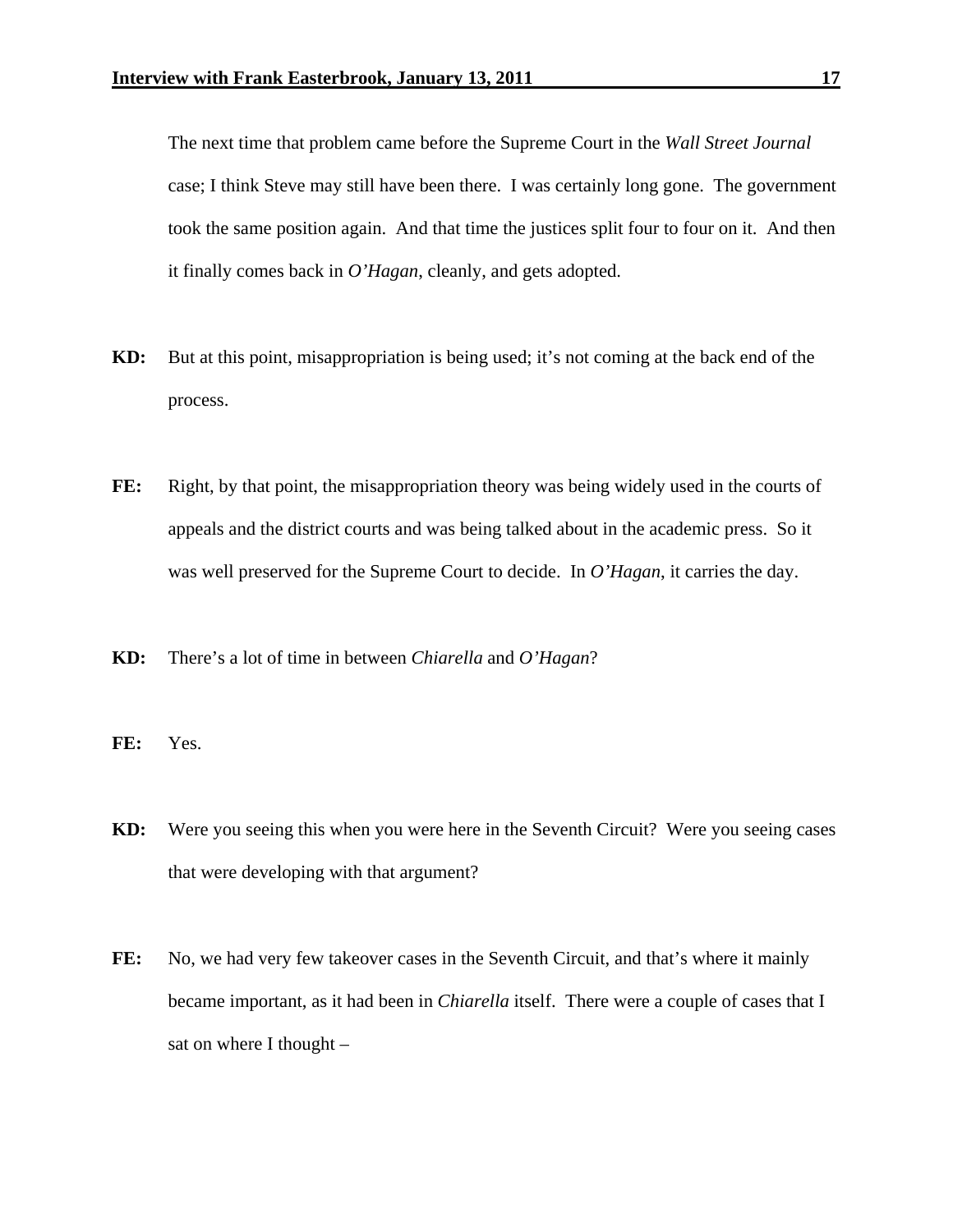**KD:** Insider trading cases or takeover cases?

**FE:** Well, *Chiarella* was a takeover case. It was mis-argued as an inside trading case. That was one of the points that's made in *O'Hagan*. *Chiarella* was not an insider in anything like the standard way, for the reason that the Supreme Court was to say in *Dirks against SEC*. That is he was not an officer or agent of the target. He didn't have any fiduciary duty to the target. The Supreme Court said, in *Dirks*, that you can't use an inside trading theory unless this person is violating a fiduciary duty of some kind. So Dirks didn't have a fiduciary duty to National Student Marketing, and Chiarella didn't have a fiduciary duty to the target. Mr. O'Hagan didn't have a fiduciary duty to the target. These were outsider trading cases. These were certainly cases of trading on unequal information, and a lot of times that gets converted by shorthand into inside trading, but I'm resisting that because, well, they weren't insiders.

 But what was true about Vincent Chiarella, was true about O'Hagan, and they are both takeover cases, is that they were trading based on information that belonged to somebody else, and which they had promised by contract not to use themselves. It was just a fill-up that Mr. O'Hagan was trading on; I think it was, Grand Met was the bidder. O'Hagan was trading on Grand Met's information to cover his embezzlement from client trust funds for other clients. Oh my God. When I was teaching securities law, I did suggest to my students that first, it's probably not a good idea to embezzle from client trust funds, but if you do, it's certainly not a good idea to commit some other crime to try to cover up your embezzlement. Things can get worse, you know.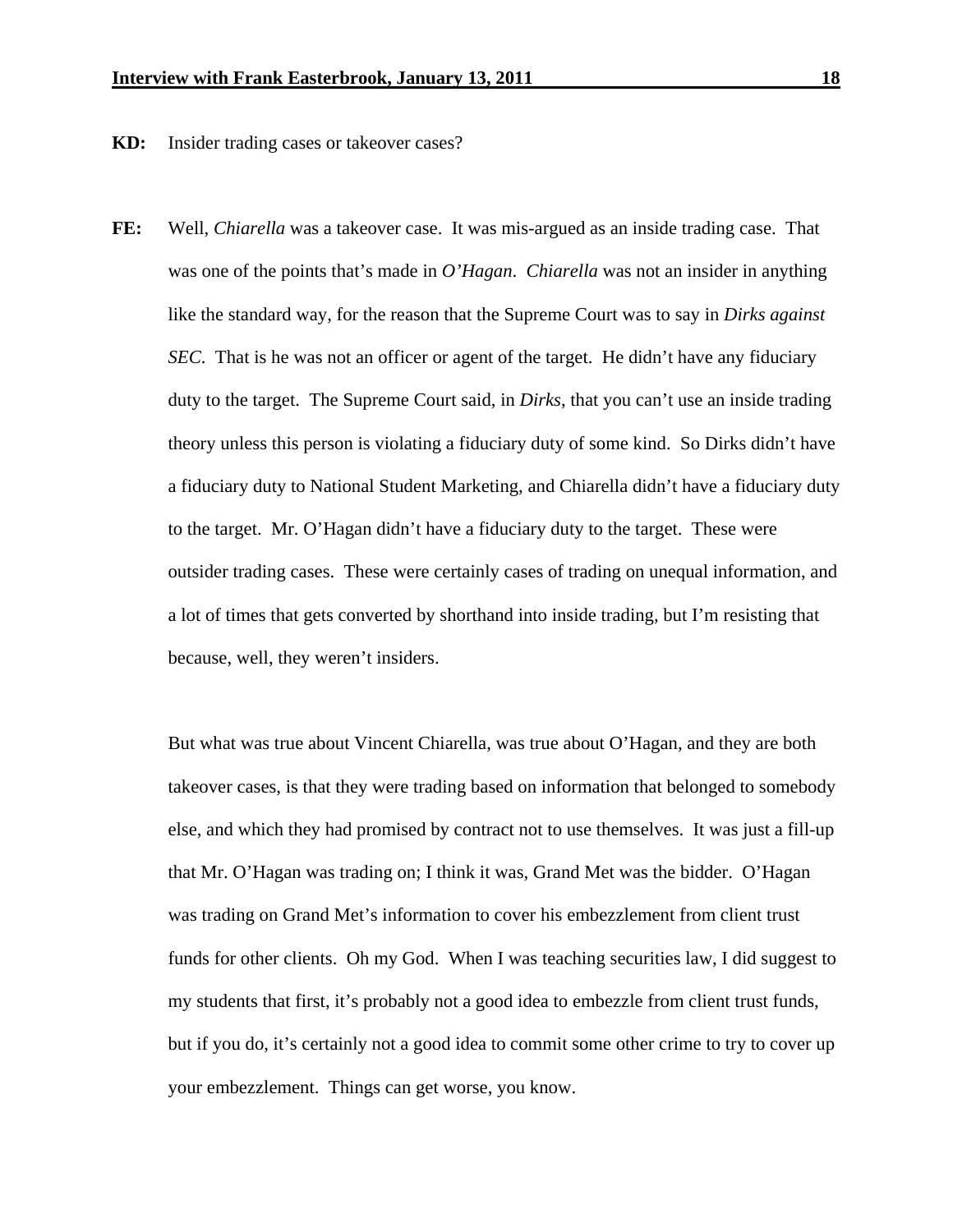- **KD:** When you're talking about working with the SEC and the Solicitor General's office, a lot of what you're characterizing is sort of personal relationships and certainly a sense of conservatism or just doing it the way it had always been done on the SEC's part. Were there any natural divides between the way Justice and the SEC was looking at things that were an outgrowth of their position in the government?
- **FE:** Well, they were both personal divides and divides based on position. When you think about the personal divide, David Ferber is a wonderful lawyer, but he had been there so long by the time I arrived, and he had such an institutional memory; I think even longer than Phil Loomis' that the way things had been done in the past had been very satisfactory to the commission. They had been extremely successful in the Supreme Court and the courts of appeal. You can imagine somebody like Dave Ferber just "Here's our formula for success, let's keep it that way."

 The turnover in the Justice Department was much more rapid. They were dealing with me. I'd been there for five months at the time *Blue Chip Stamps* arrives. By the time I left, I had been there a total of five years, and I was an old hand. The very oldest hand in the Solicitor General's office, Larry Wallace – well, Dan Friedman was the very oldest hand, but Dan didn't work on securities cases. He worked on antitrust and a bunch of others, was appointed Chief Judge of the Court of Acclaims in '79, and he was gone before I left. He was appointed in '78. Larry Wallace was the next oldest hand. He had come in the sixties, but he had nothing to do with any economic cases. The people who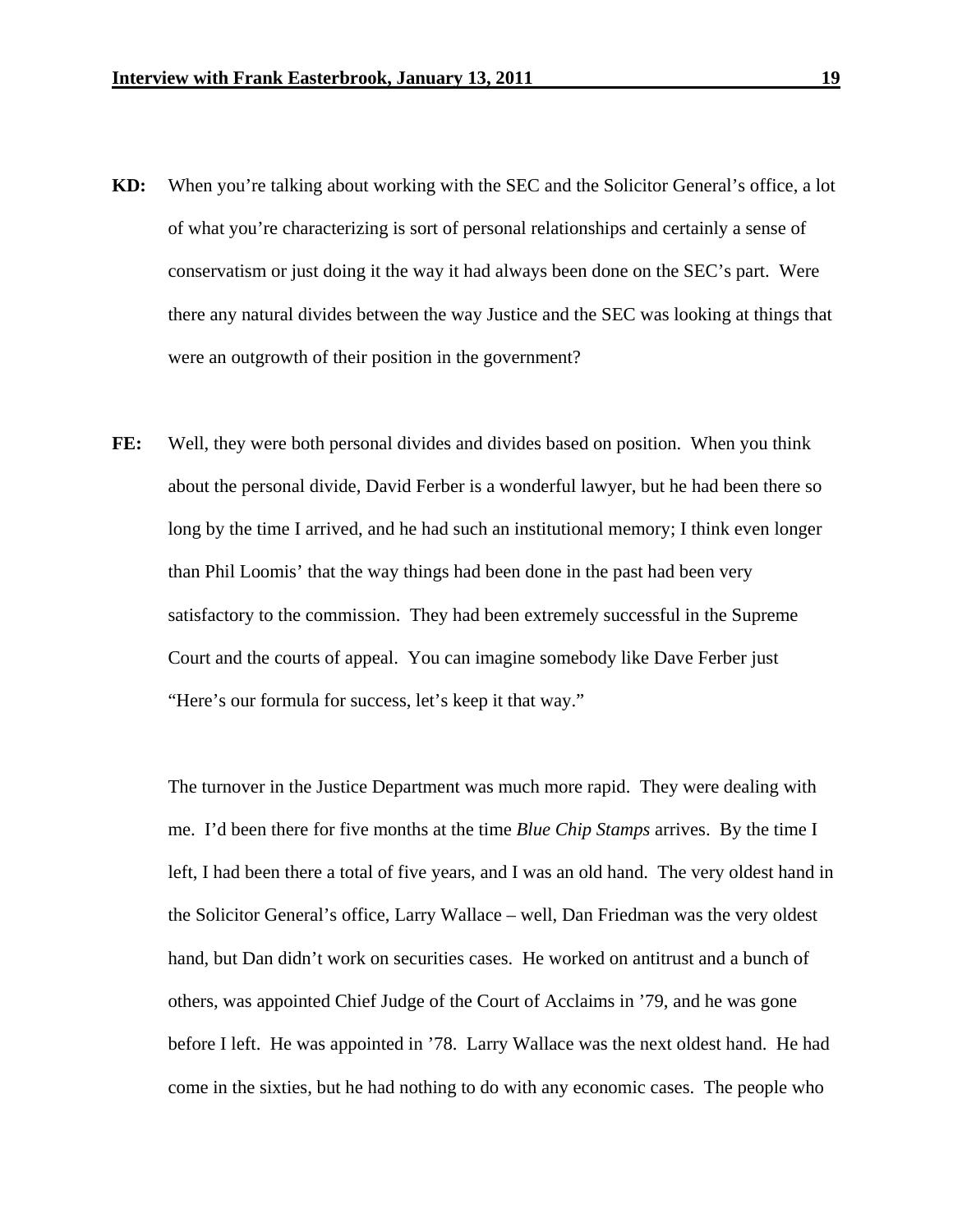did have things to do with economic cases, people like Keith Jones and me and Steve Shapiro, Ken Geller after Steve, were people who turned-over much more often.

 So the SEC had this memory of the way things had been done, which the people in Justice didn't have. There was also an institutional difference between Justice and the SEC. The SEC has worried a lot about securities doctrine. Most of the Justice Department is not worried in the slightest about securities doctrine. People in the SG's office are often worried about doctrine, about long-term, what is this going to do for the future of this agency or the future of this. But many of these cases, and of course Chiarella was one of them, are criminal prosecutions. Well, I'll come later to *Naftalin*, which is another criminal prosecution that I worked on. Mostly these cases are launched by assistant US attorneys who are sure that the defendant is a really bad guy. Their goal is to make sure bad guys go to jail and good guys stay out and much less concerned about securities doctrine.

 So in *Chiarella*, which was a criminal prosecution and, therefore, within the control of the criminal division until it gets to the SG's office, people in the criminal division are perfectly happy to take any old argument that will support the conviction without particular concern for what that does for long-term securities law, whether that's going to jeopardize the efficiency of markets in the long term. They have no interest in that.

My bet is that there are a lot of people who had been in the SG's office before or after me who share the criminal division's or the civil division's perspective more than the SEC's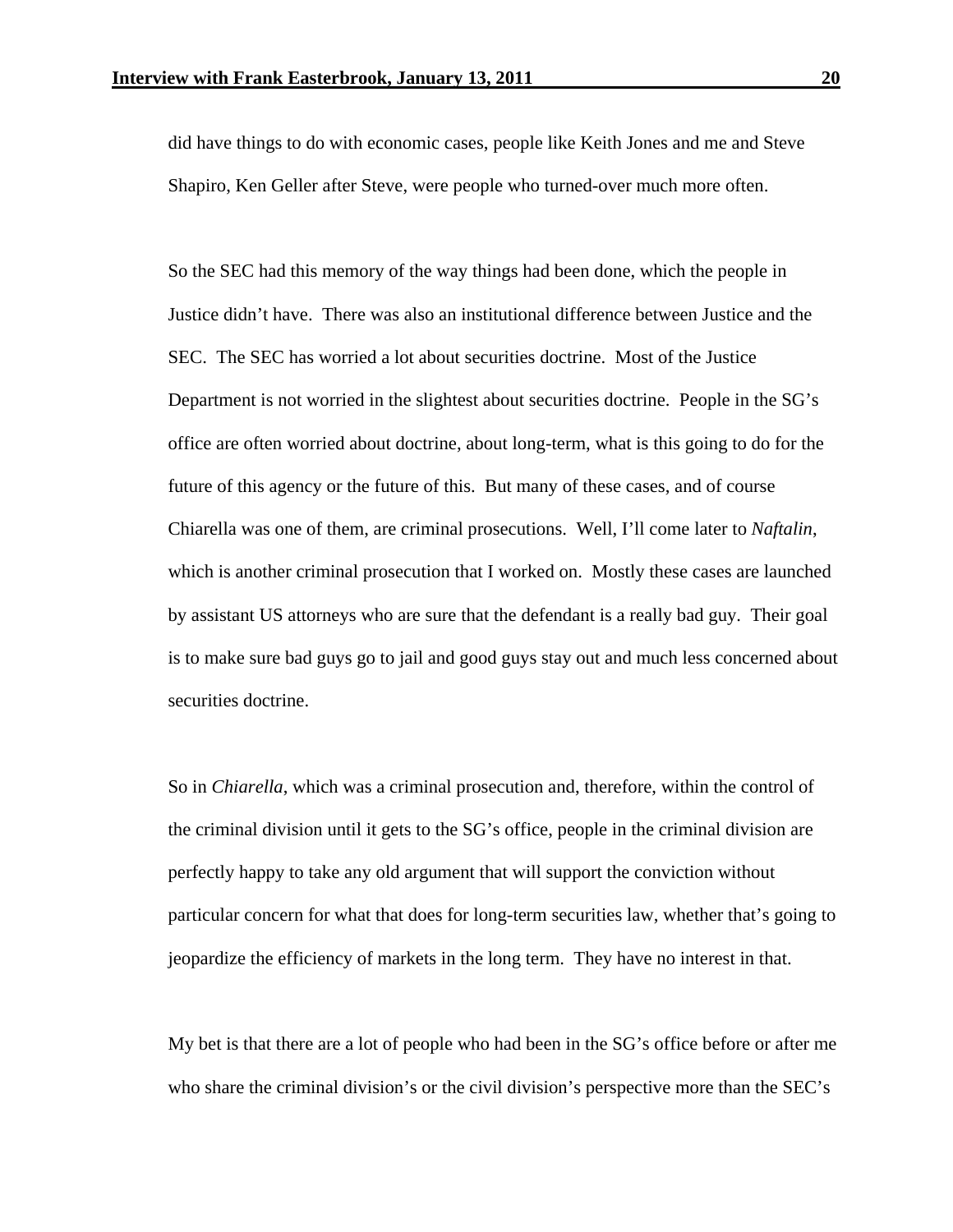perspective. I was really interested in the development of securities law and, therefore, more concerned about doctrine. The SG's office is, as a rule, is more concerned about doctrine than the divisions are, but the SEC even more so concerned about long-term securities doctrine.

- **KD:** Are there any other highlights from the Solicitor General's years?
- FE: By the way, just to add that observation about the effect of different personalities, I was there with three different general counsels. I was there with Ralph Ferrara and Harvey Pitt, and Larry Nerheim, the general counsel at the time of *Blue Chip Stamps*. So I got to know all three of those general counsels. Since they tended to be much shorter-term people than Dave Ferber; Ralph Ferrara was shorter-term than Dave Ferber, I tended to get along with them a lot better. I think they, themselves, often had the reaction that this long-term institutional of bureaucracy wanted the new general counsel and wanted the new commissioners and so on to conform to some old model. And the general counsel, who had at least the virtue of being a higher-level of appointment, tended to think that really maybe they were in charge.
- **KD:** And perhaps a broader viewpoint too?
- **FE:** Yes.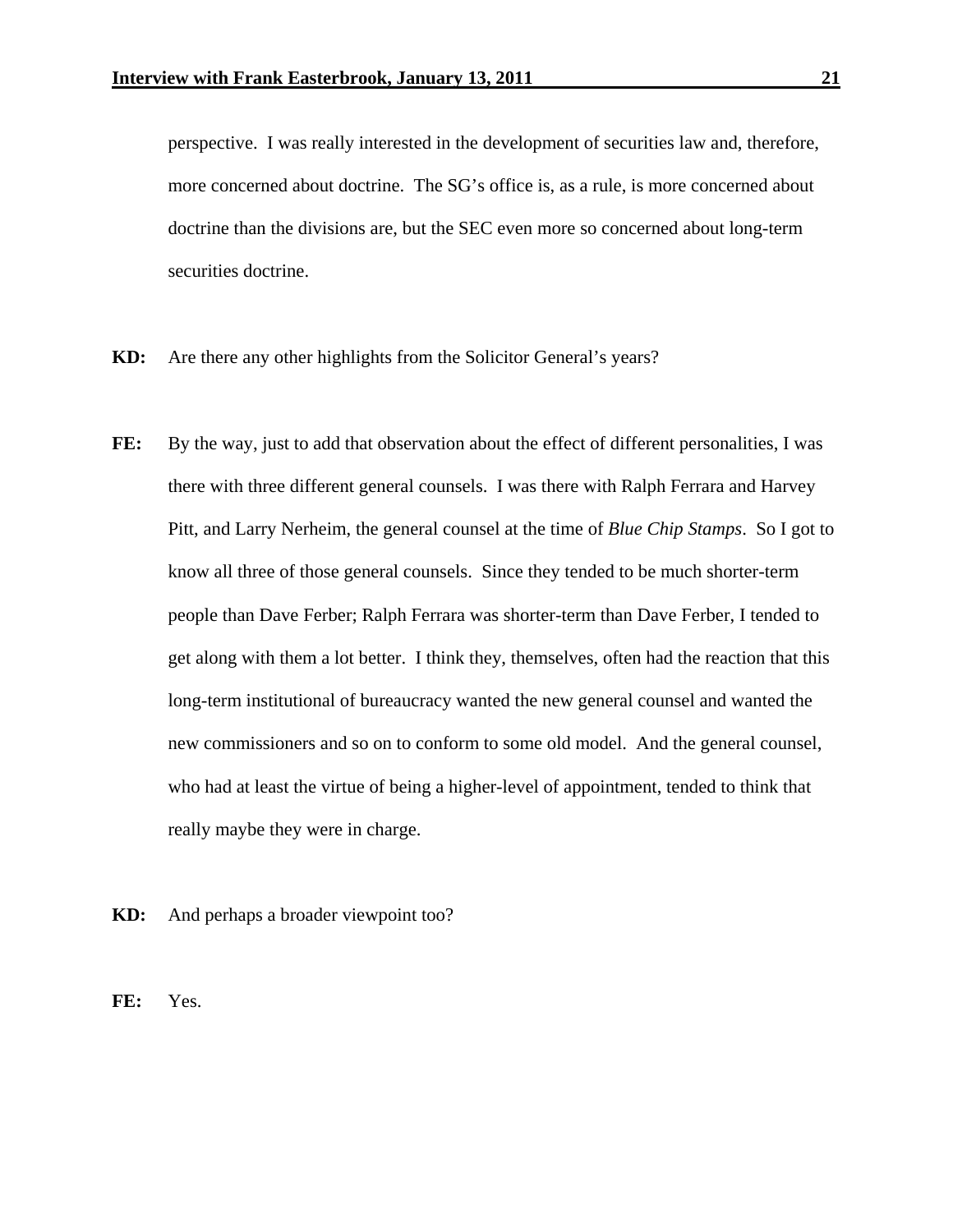- **KD:** Anything else we should touch on from your time in the SG's office because I really want to spend some time on working as a judge in the appeals court?
- **FE:** Well, I want to mention one more case from my time in the SG's office, a case that essentially nobody pays any attention to any more, but which I thought was, in many ways, the most important case I worked on in the SG's office and the (indiscernible 39:41) securities case I worked on. It was the *United States against Naftalin*. Ever heard of it?
- **KD:** Never.
- **FE:** Ah, well there's my point. What had happened in *Naftalin* was that Naftalin had made a naked short trade. Naftalin contracts with his broker to sell some shares short, and as part of this, he represents to his broker that he owns the shares, but in fact, he didn't. He was making a naked short. And when the time comes for him to hand over his shares, he says, "Well, I'm sorry. I don't have these shares, and I'm broke, and I can't cover." So the broker, who had guaranteed the trade, covers for him, and is really upset. A criminal prosecution ensues under Section 17 of the Securities Act from 1933, if I recall correctly. The Eighth Circuit reversed the conviction, and it said, "No, you can't prosecute Naftalin because the only person who was injured here was the broker."

The customer, the person who bought the shares short from Naftalin wasn't injured because the broker had guaranteed the transaction, and so the broker had to cover it when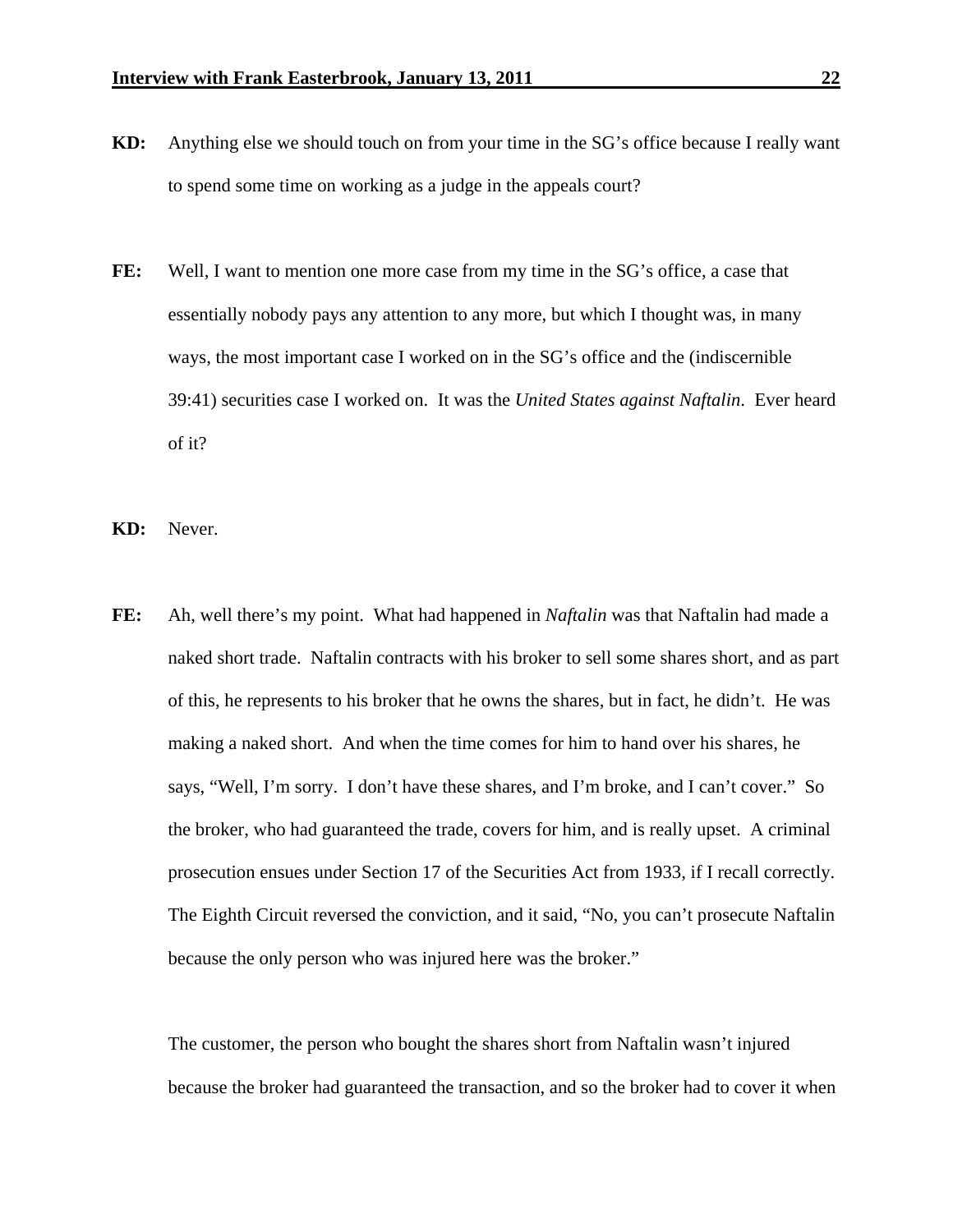Naftalin didn't. And we all know the securities laws are designed for the benefit of investors, and now here cite fifty Supreme Court cases saying that securities laws are designed for the benefit of investors and, therefore, conviction reversed.

 I took that case to the Supreme Court. I think it was against the recommendation of the criminal division. I took that case to the Supreme Court and said roughly, "Yeah, well we all know that the securities laws are for the benefit of investors, but actually, they're criminal statutes. They've got language in them. The question is what is the language of this criminal statute say? Does it say securities fraud only when an investor is injured, or does it say fraud in connection with a securities transaction?" There is no doubt Naftalin committed fraud. He lied to his broker about whether he had the shares. There's no doubt that this was a securities transaction. There's no doubt that he had scienter; that is, he knew he didn't have the shares. There's no other element in this statute, and we think you guys ought to be enforcing the statutes as written. They reversed nine to nothing, very short opinion in *Naftalin* saying, "Let's get past all this hot air about purposes and goals and so on. Let's actually enforce the statutes as they are written, even if this is against our druthers."

 By the way, the SEC was just delighted with this, just delighted. I pulled the brief in *Naftalin*. I can't remember who the general counsel was at the time. Actually, there was no general counsel on it. It may have been between general counsels, but David Ferber's name on it. He was really happy with this. It's been an enormous boon to the SEC to be able to get away from some of the past because these laws are extraordinarily, broadly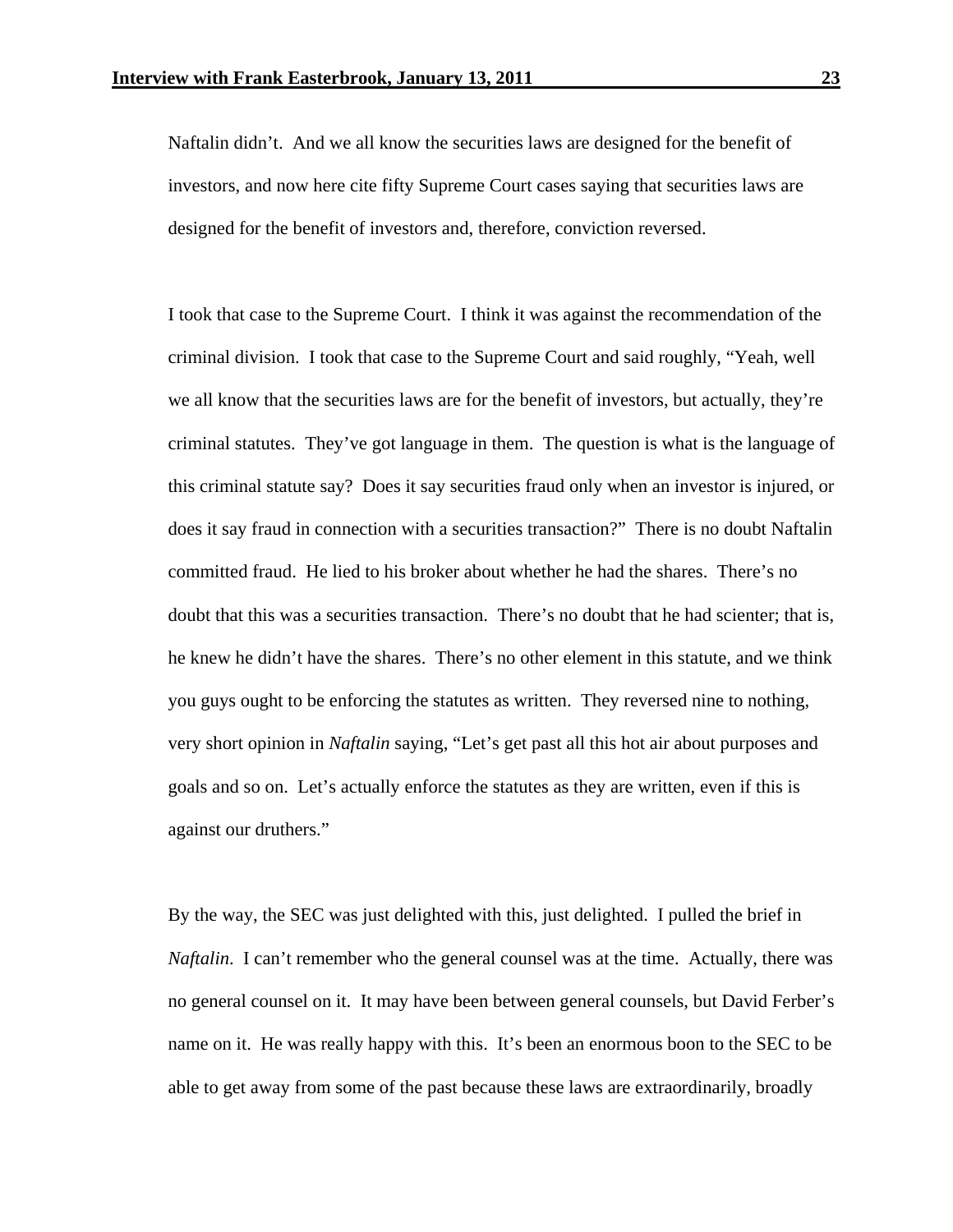written. And if you put to one side all of the difficulties of private rights of action or aiding and abetting claims in private actions, where it's the SEC is the plaintiff, where the US is the plaintiff, there is plenty of expressed statutory authority to insist that these markets be operated without fraud, and to get a holding like *Naftalin*, which they can cite and have been citing ever since, for the proposition, "Don't let your jargon distract you from what's actually in the statue." That was, I think, the best thing that happened to the SEC in quite some time.

- **KD:** Was this just an assumption that grew out of the old widows and orphans thing from the 1930s? That's what they had been focused on.
- **FE:** That's what the Eighth Circuit pretty much said in *Naftalin*, and we got the Supreme Court to disapprove that.
- **KD:** Well, how did all of this start to look once you got on the Seventh Circuit, and you're on the other side now? Looking at this as a historian, I want to get a sense of change and how the Supreme Court's and the lower court's views of securities laws and case law is changing over time. Can you give me a sense of that?
- **FE:** I don't think there's been very much change. What has been happening, in the years I've been a judge and for that matter in the six years in between when I was a full-time teacher and scholar of corporate securities and antitrust law, has been roughly more and more *Naftalin*. That is, the justices, at the urging of Lewis Powell and even more at the urging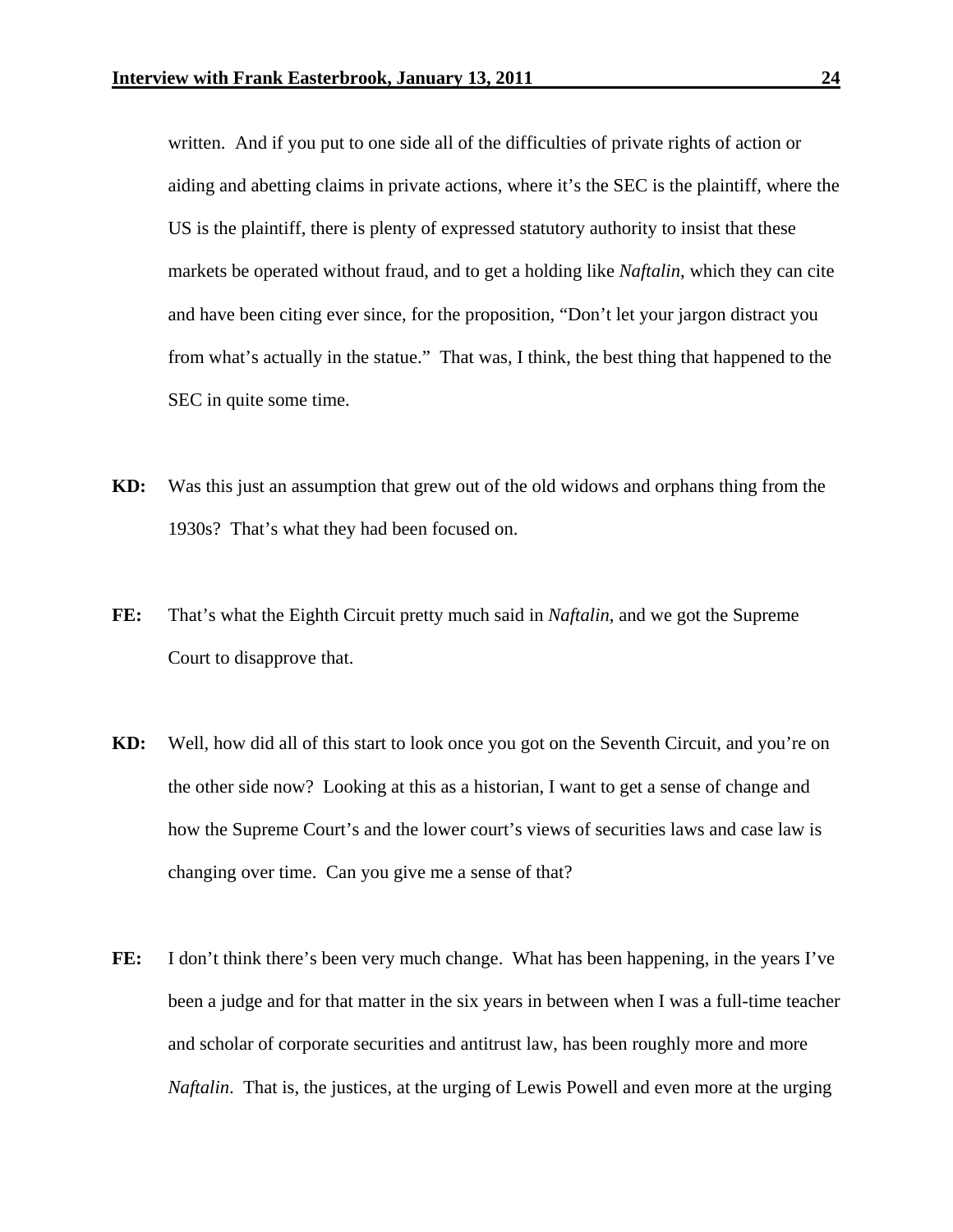of people like Antonin Scalia and Clarence Thomas and Ruth Ginsburg, I'm happy to say, have been insisting that instead of having your preconceived notions about what statutes are for or how they operate or what would make for a good world or anything like that, have been looking at the language of the statute. Looking at the language of the statute has a bunch of great virtues. It has the virtue of legitimacy. Congress enacts these things, and they're actually supposed to be enforced as laws without judges making up something instead and the virtue of predictability so you can see what's going on. This has cut both ways.

 A case like *Dabit*, which I was involved in remotely is a great example. Congress passes Securities Litigation Uniform Standards Act, and the Securities Litigation Uniform Standards Act says you can remove from state court to federal court any class action that is within the scope of the securities laws, any case within the scope of the securities law. It then becomes a case under federal law, and you have to show that you win under federal law to get any remedy. It prevents state courts from engaging in hometown jurisprudence.

This has always been a risk in securities law. Since the hometown investors bring the suit in state court, most of the people who are going to have to pay the judgment are from out-of-state. You will always get an incentive to do something for your local constituents who are electing you to the bench, not a good thing. Having these cases adjudicated by the federal courts is helpful because federal judiciary is really federal, and the investors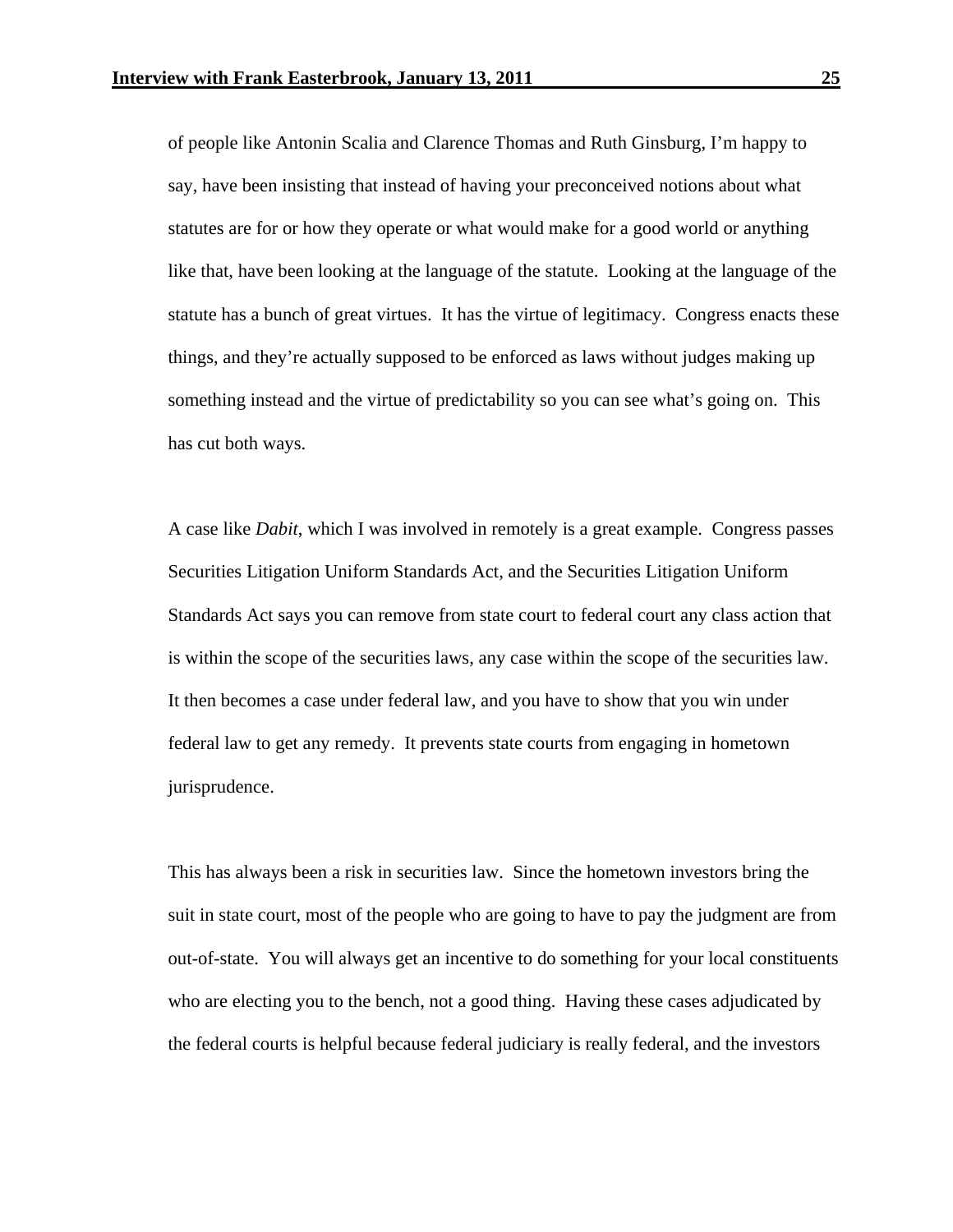and the payors and the plaintiffs and the defendants are all part of the jurisdiction, so they get equal consideration.

 In *Dabit*, which involved timing of trades in mutual funds to try to take advantage of price movements overseas where you could get a transaction done after the closing time in New York and get a few mils on each trade, but with lots of trades, a few mils adds up. And you're really subtracting from long-term investors in the fund. All right, so these suits were suits by the long-term investors against the mutual funds, and *Dabit* was removed from state court. The Second Circuit said, in Dabit, that this case had to go back to state court because after it was removed from state court, there couldn't be any federal remedy. See *Blue Chip Stamps* because the people who were suing the long-term investors in the fund were not the purchasers and sellers.

 I had, meanwhile, written an opinion on the Second Circuit for the Seventh Circuit. That is, these lawsuits were filed in three circuits. They were filed in the Second, the Seventh, and the Ninth. That's pretty common for securities cases. Interesting securities problems get to be filed in the big commercial centers, which means they're being filed in New York; they're being filed in Chicago; they're being filed in Los Angeles.

I had written an opinion called *Kircher against Putnam Funds* which had disagreed with the Second Circuit's opinion in *Dabit*. My opinion had said, "Look, there's nothing in the federal statute which says you have to have a remedy. It only says that this has to be within the scope of the federal securities laws. We know from *Blue Chip Stamps* and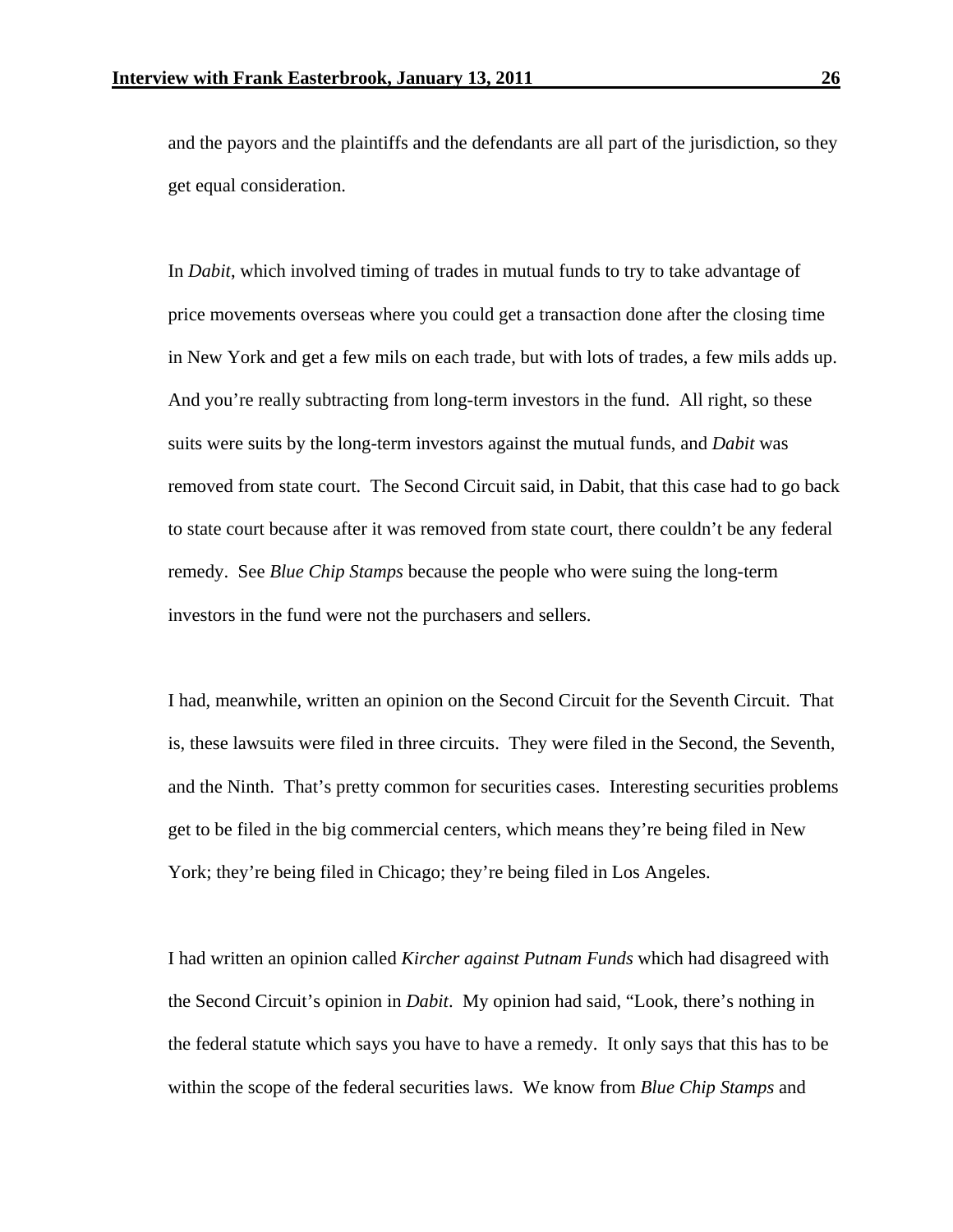*O'Hagan* that it is within the scope of the securities laws because this was a fraud. At least, it's alleged to be a fraud in connection with the purchase or sale of these mutual fund shares. The fact that you, particular plaintiffs, don't get a remedy because of *Blue Chip Stamps* doesn't mean it's outside the scope of the securities laws. It just means that you're not the right person. This suit should be filed by the SEC."

 The Supreme Court comes along in *Dabit*, in another unanimous opinion, reverses the Second Circuit, approves the Seventh Circuit approach, and again, it's a *Naftalin* exercise because we've read the statue. The statue says in connection with the purchase or sale. We can show you this is in connection with the purchase or sale. We're less interested in these over-rides about private rights of action. We just want to get the statute right, and getting the statute right will actually allow the agency to bring the right suits, and the SEC then brought some of its own. There's been substantial change in the turnover practices of these funds.

- **KD:** There is the appearance of change here, though, because when *Dabit* comes out there is much wailing and gnashing of teeth and the narrowing of class action and all that stuff.
- FE: But it's completely wrong. The reason why *Dabit* was unanimous is the same reason why *Naftalin* was unanimous. The justices have stopped caring about who wins and have started caring about what does the law actually provide? By caring about what the law actually provides, it means that when the SEC gets Congress to write a broad statute, it's going to get broadly enforced. And when the defense gets Congress to write a narrow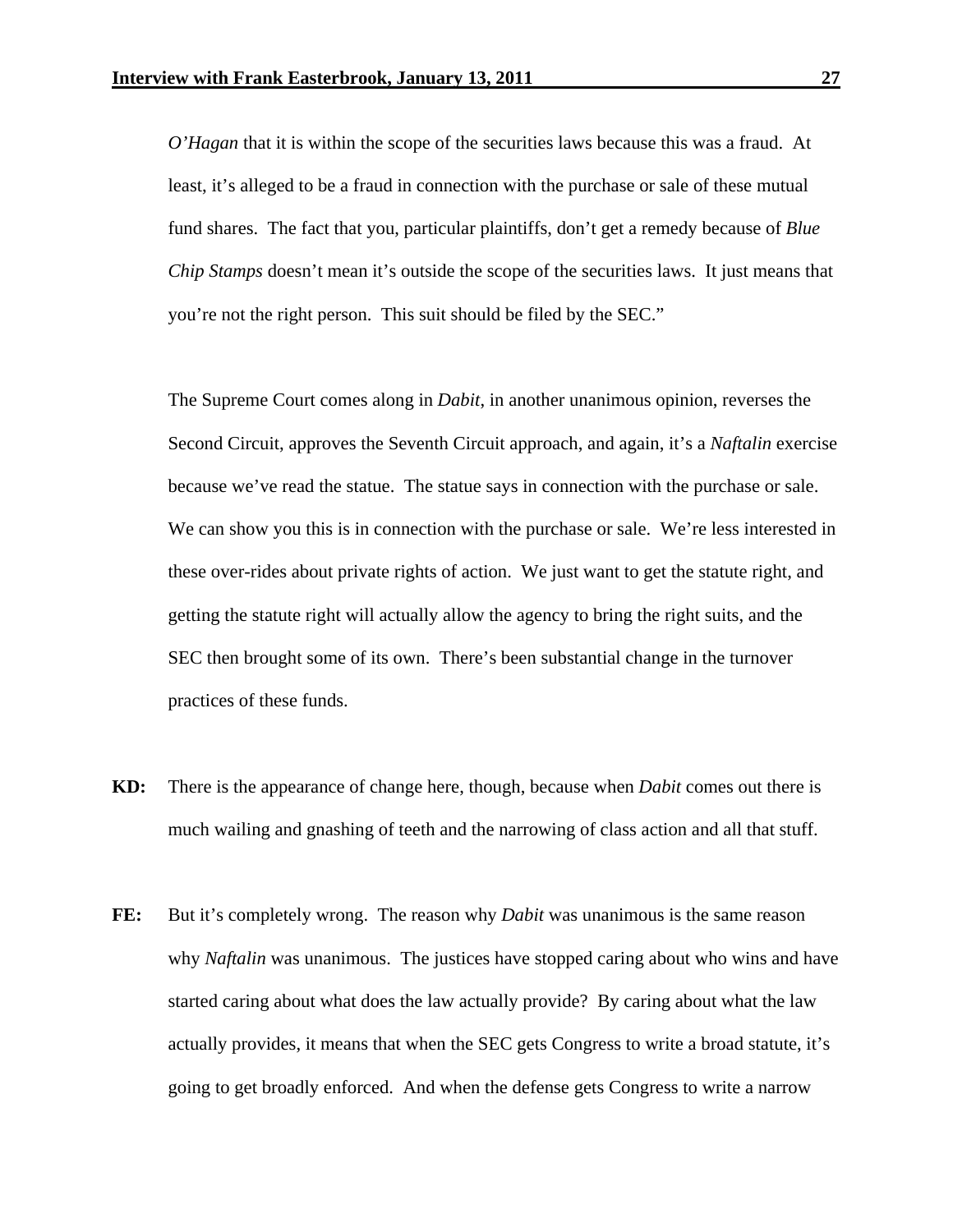statute, it's going to be narrowly enforced. The message that should have been taken away from *Dabit* was not "Gee, these plaintiff class actions are being dismissed." It is "The Supreme Court confirms the SEC's authority to fix this problem."

 As the Second Circuit had handled *Dabit*, although there was going to be litigation in state court, the SEC had no authority to fix the problem. Now, who do you want regulating mutual funds, a bunch of state judges who don't know securities from, well goodness only knows what, or the SEC? You want the SEC fixing the problem with the mutual funds. That's what *Dabit* did. *Dabit* gave the solution to the person who actually might have known what they were doing.

- **KD:** Great. Another one, there has also been the shift with the aiders and abettors. Most recently, *Stoneridge*, and again, here we've got this impression of this great narrowing of something that had been going in the other direction before.
- FE: Yes. I was actually particularly happy when the Supreme Court got rid of private aiding and abetting litigation, again, on *Naftalin* grounds. I had had a couple of those cases as an appellate judge before the Supreme Court handed down the *Denver Bank* case.
- **KD:** What were your cases? Do you remember?
- FE: I can't remember what they were, but we had done our best to narrow it by saying "Even" though this circuit had adopted aiding and abetting liability, we weren't going to allow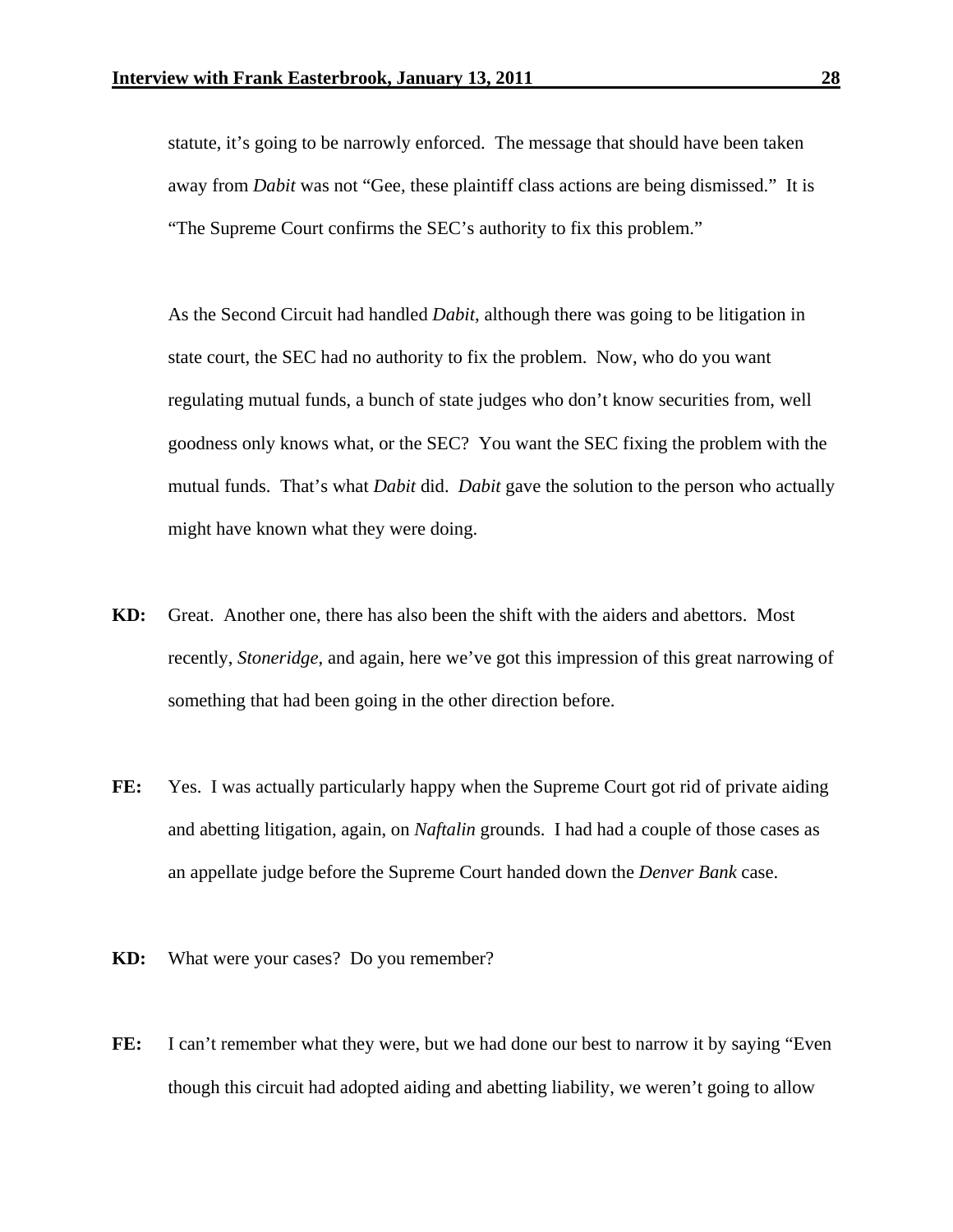liability unless, at a minimum, you had made yourself one of the contested statements." Just having provided information to a person who made a fraudulent statement didn't seem, to us, enough. When they took *Denver Bank*, I was delighted because my frequent co-author and co-conspirator, Daniel Fischel, was the reason why they granted that case. The courts of appeals, the regional circuits, were unanimous that aiding and abetting liability was proper. Dan Fischel had written an article which questioned that consensus. Dan had said, "I've looked in the statute. I can't find any aiding and abetting liability. I can find provisions in the statute dealing with secondary liability." It's the control person liability statute. If you are in control of or controlled by somebody who violates the securities laws, then you're liable, too. But if you're not in control of or controlled by that person, then you're not liable, with one possible exception.

 The US attorneys can enforce criminal violations of the securities law, and there is an aiding and abetting provision in the criminal, in Title 18, the criminal statute. Aiders and abettors are treated as principals. So the upshot of that, Dan says, is there's aiding and abetting liability in private securities litigation, only to the extent that you meet the control person definition in Section 20. But there is general aiding and abetting liability in criminal and SEC cases because that's the consequence of 18-USC Sec 2. Again, there's the distinction between private liability and liability with public presenter. That, of course, is the argument that the Supreme Court agrees with in *Denver Bank*, and it's been very resistant to changing since. But I thought it was wonderful.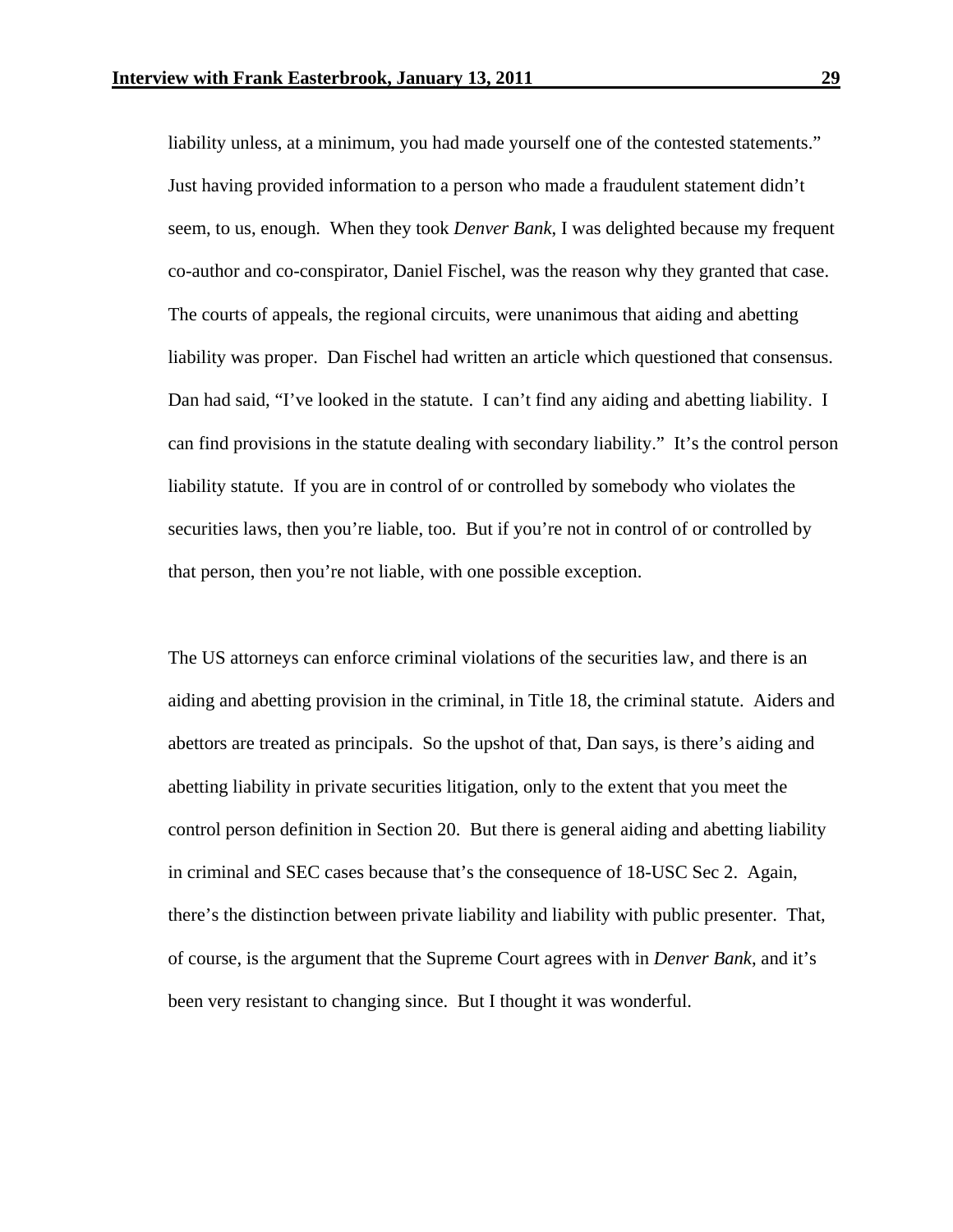There was a conflict between all of the circuits and Professor Fischel. The Supreme Court grants certiorari to resolve the conflict between Dan Fischel and every appellate court in American, and it rules in favor of Dan Fischel. Well, what a great thing to do, but it did it on the ground that here's the text of the statute, and we're not going to make it up. It disappointed me that there were four dissents in that case. The dissenters seemed to be very much glued into history. Here's the majority view in the court of appeals. Why should you abandon it? Congress implicitly endorsed it when it didn't change it, and we're really confident that Congress will authorize this explicitly now that you've thrown down the gauntlet.

 I think those lines of argument by judges are very bad, and I try to avoid them myself. I try to avoid the first half of this, which is "Congress implicitly endorsed the judicial view by not getting rid of it," because that's not what the Constitution says. Congress acts by enacting things. It doesn't act by not doing anything. So this text is enacted in '33 and '34. Congress doesn't change it after that. It had whatever meaning it had in '33 and '34. I had always thought that was the lesson of the one-house veto cases, which said that if one house disagrees with something, the agency has to stop. Well no, that's not true. Congress creates or changes law by passing laws and getting the president to sign them or overriding a veto.

 So this whole line that the judges said X, Congress didn't legislate against that, therefore, X must be the law, inverts the process. What judges say can't possibly change the law. Well, I was happy to see that rejected, but that's an old heresy that is still with us. You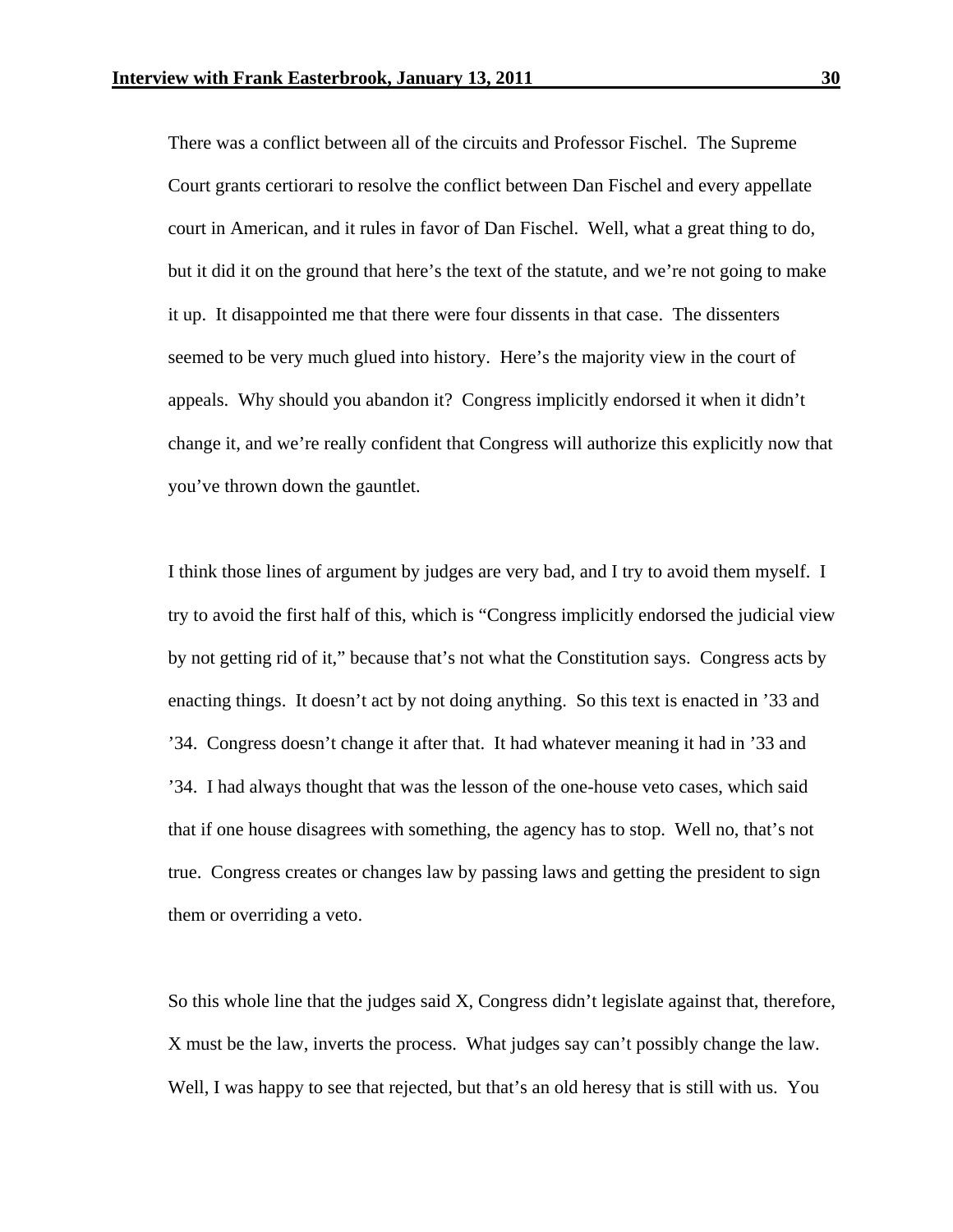still see that kind of thing in judicial opinion, and it still distresses me, and every once in a while I write an opinion explaining why it's nonsense. But as I said, you still see the heresy. Now I've forgotten what the other problem I had with that was.

 Oh yes, the prediction, dissenting opinions and we certainly saw this in *Denver Bank*. We've seen it in others. Dissenting opinions are fond of saying, "And we know what it is Congress wants and I'm sure Congress will overrule this opinion; therefore, this opinion is not correct." That's wrong both on grounds of theory. The meaning of the Securities Act of 1933 depends on what was enacted in 1933. It doesn't depend on what I think people will enact in 2011. But it turns out, if you look at the history of this in Supreme Court opinions, almost every time a dissenter says, "I'm confident that Congress will overturn today's decision," the dissenter is proved to be wrong. The history of *Denver Bank* is certainly along those lines. The dissenters are confident that Congress will allow private aiding and abetting suits.

 It turns out when they get back to this issue in Sarbanes-Oxley, what do they do? They beef up the SEC's ability to file aiding and abetting suits, an ability the SEC had had all along under Fischel's approach, but which gets beefed up. And the claim for private aiding and abetting suits is, well, it doesn't show up, and it's still not there. What we've seen ever since is efforts to get around it by claiming that if one or another kind of behavior by aiders and abettors is really direct liability. So they rejected one of those theories in *Stoneridge* last year. They've got another one on the docket this year, in an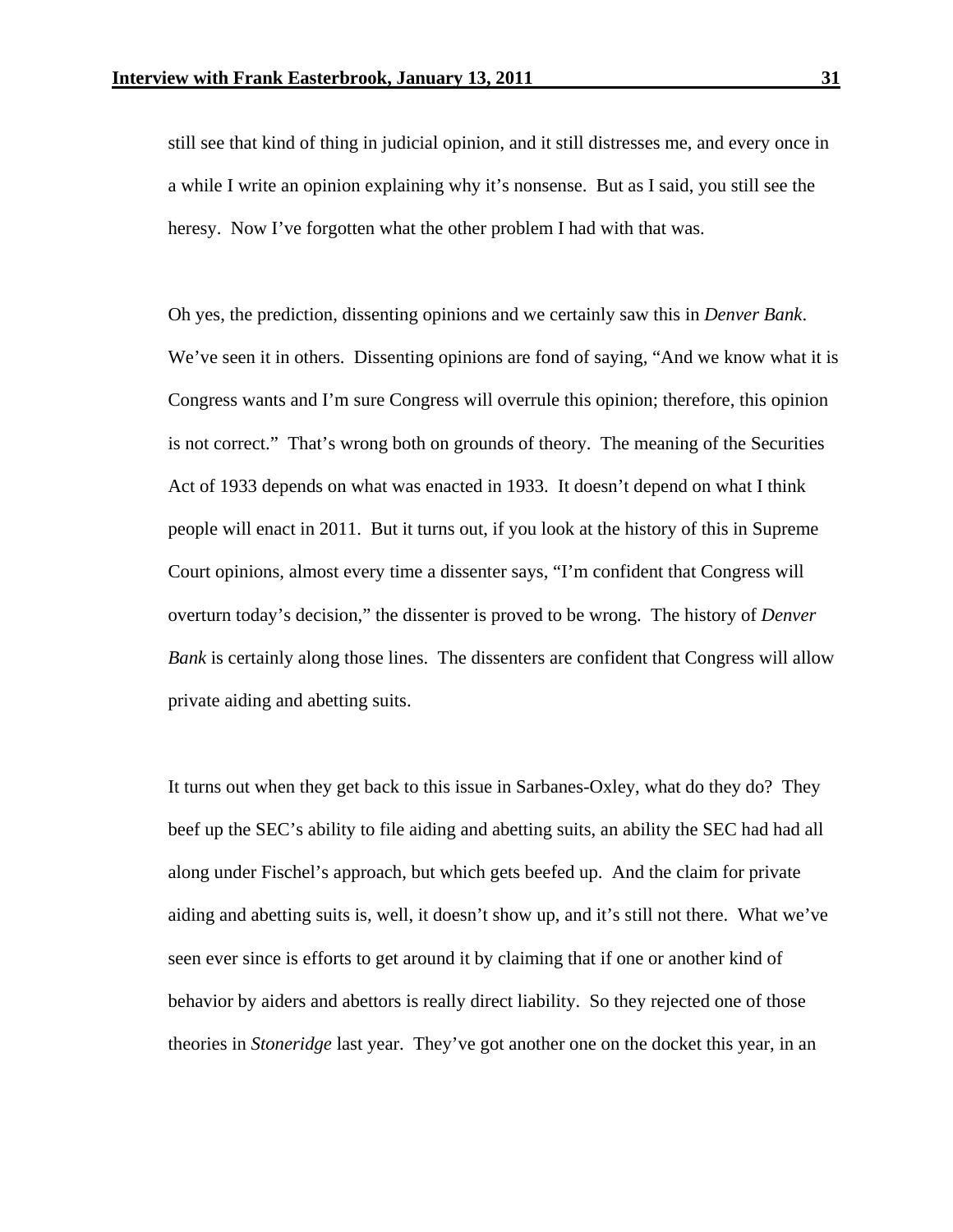effort by the Ninth Circuit to get around *Denver Bank*. I won't try to predict what the outcome will be this year, but we know what happened in *Stoneridge*.

- **KD:** Well, that gets to some general things I want to –
- **FE:** And I see things like this all the time in my capacity as a circuit judge, and as you might expect from what I've already said, I'm not very sympathetic to all of that, to try to get around Supreme Court decisions.
- **KD:** Right, as a circuit judge and working with your colleagues, how much do you anticipate what you think the Supreme Court is going to do or how you think it's going to come down on securities cases?
- FE: I don't try to anticipate what they're going to do. At least, I don't anticipate that as an element of decision. I generally assume that broad jurisprudential currents stay what they are. We have been, ever since the seventies, in a period of textualism. I don't want to say ever since Lewis Powell was appointed, but the appointment of Powell and Rehnquist did a lot in that direction. The appointment of Scalia and Thomas and Alito and Roberts has furthered that. We've been in an era where the meaning of a statute depends on what the statute says rather than on what other people do. So I take account of that general jurisprudential position. If the Supreme Court were tomorrow to say "We're tired of the approach of *Naftalin* and *Dabit*; we're going to go back to *J. I. Case against Borak*," I would try to do that.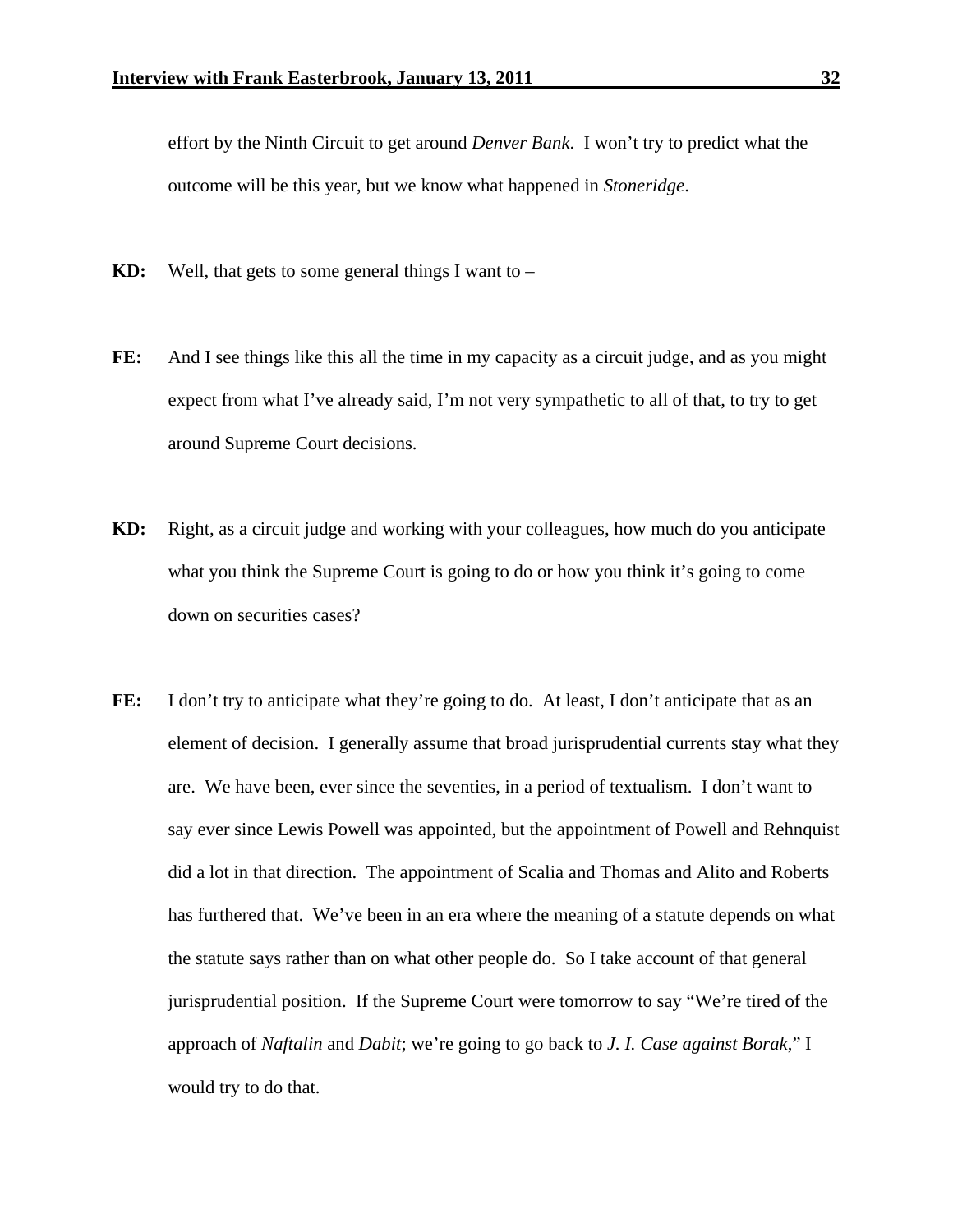But by and large, in these cases, securities cases aren't statutory cases. The main thing I'm trying to figure out is, "What does this statute mean? If the Supreme Court in some cases told me what that statute means, then gee, that's what that statute means. If the Supreme Court hasn't, then I have my sense of what its general approach is that it's the textual approach. I will do my best to figure out what that statute means, not trying to guess what they will think the statute means. I'll try to figure out what I think the statute means, as best I can.

- **KD:** You're talking about some fairly arcane subjects, and not every judge is going to have the kind of expertise that you've developed over the years. In the Seventh Circuit and elsewhere, are there specializations? When you're working with other judges, would you tend to cede things to them that they're very good at, and would you take securities cases?
- FE: Oh, sure. There is no specialization. There's no securities court. Our judges are assigned to appeals randomly. So I'm no more likely to be on a securities case than any other judge is. But if I'm on a securities case, these days, of course, as chief judge I'm always the presiding judge. I'm very likely to assign it to myself because that's an area of interest to me. Other judges have their own areas of interest, and I'm likely to assign cases to them. Of course, first I have to be in the majority to assign it to me. And this has been my practice, not only my practice, but my sense of the practice of the court ever since I got here.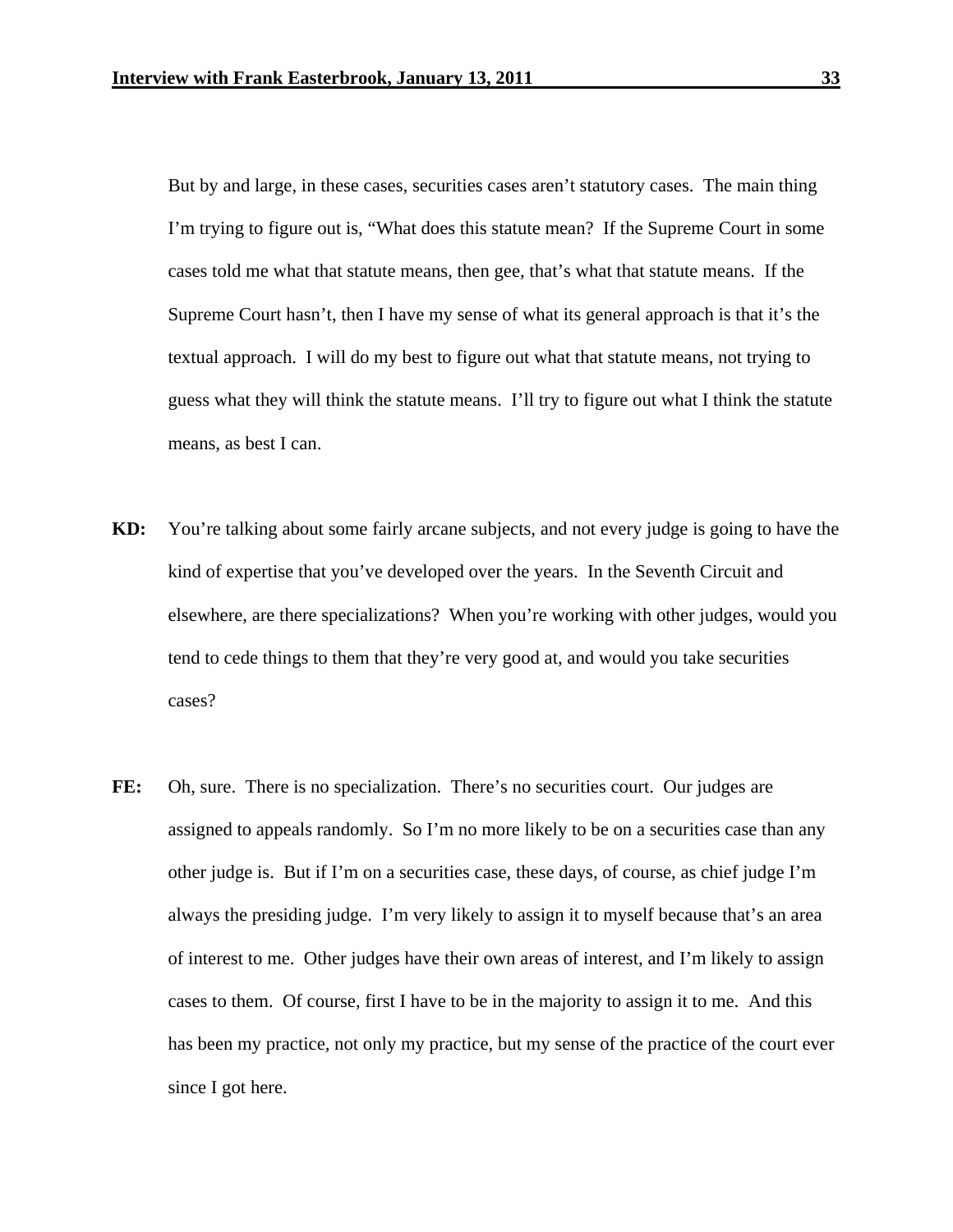When I arrived in 1985, the other judges knew that my academic specializations had been corporations, securities, and antitrust, and if there was an antitrust case that the panel was hearing, they were very likely to assign it to me. If there was a case that they were much more knowledgeable about than I, they were likely to assign it to themselves. So we get some benefit of the division of labor that way. We also get the benefit of the division of labor by discussing things among ourselves.

 Maybe fifteen years ago, we had a securities case that was assigned to a panel that had nobody on it who knew securities law from Adam. And the judge who was assigned the opinion wrote me a long memo inquiring, and we sat down and talked about it at length. I gave him my views about how this case should be resolved. He was persuaded; the panel was persuaded. They handled the case that way. They thought it was perfectly sensible, and it got reversed five to four, extremely annoying.

- **KD:** I can't leave you without talking a little bit about law and economics, generally. I think you've made the case yourself that antitrust was a natural place for the law and economics movement to have a great deal of influence. Can you say the same thing about securities law?
- FE: Yes and no. The way the antitrust statues are written, they're fundamentally an invitation for the judiciary to make up a common law for restraining trade. That actually is what Circuit Judge Taft said in the first and, I think, still the most important antitrust case, the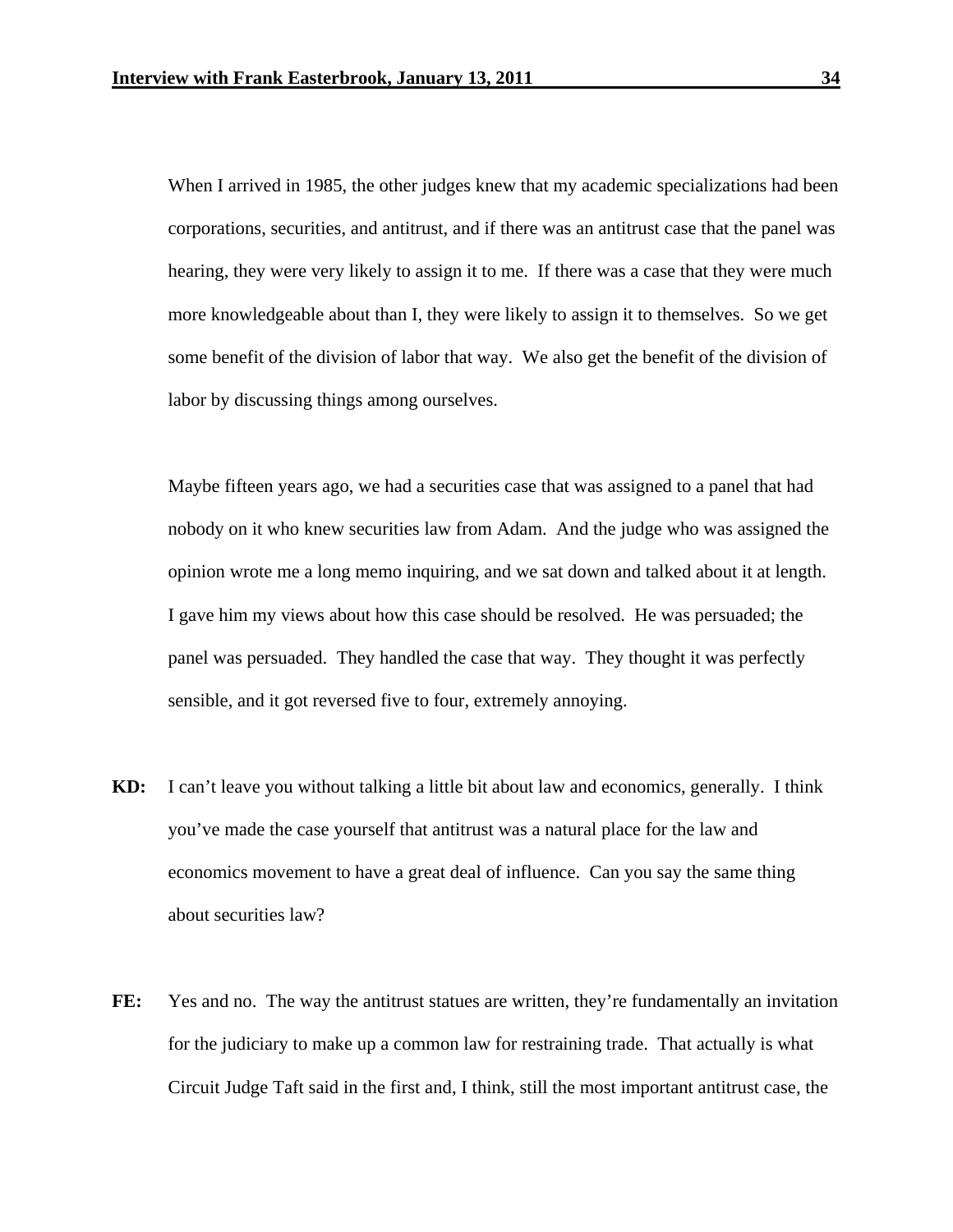*Addyston Pipe* case that Judge Taft wrote when he was a judge of the Sixth Circuit. That's not true about securities law. As I've been saying for the last hour, I think securities law is a set of very complex statues plus a delegation to the SEC. Judges serve best by carrying out complex statutes the way they're written and respecting the delegation to the agency precisely because most judges aren't experts in securities law or anything else.

 I do think it helps; an economic background helps, because a lot of these transactions require economic understanding. You have to know why people are doing what they're doing. When I said, in describing *Naftalin*, that this was a naked short, you knew exactly what I was talking about. If I walked up to most of my colleagues and said there was a naked short in *Naftalin*, they would go, "What? Why is somebody walking around without his shorts?"

- **KD:** Yes sounds prurient.
- **FE:** Yes, it sounds prurient. It helps to know what's being done. But in that sense, I don't think it helps more in securities than it does, say, in tax. We get a lot of complex corporate tax transactions where we need to figure out what the tax is on a reverse triangular merger. It helps to know what a reverse triangular merger is before you can figure out the tax on it, but it doesn't mean that because I know a lot about corporate law, I would have my distinct view of corporate taxation because again, that's handled by a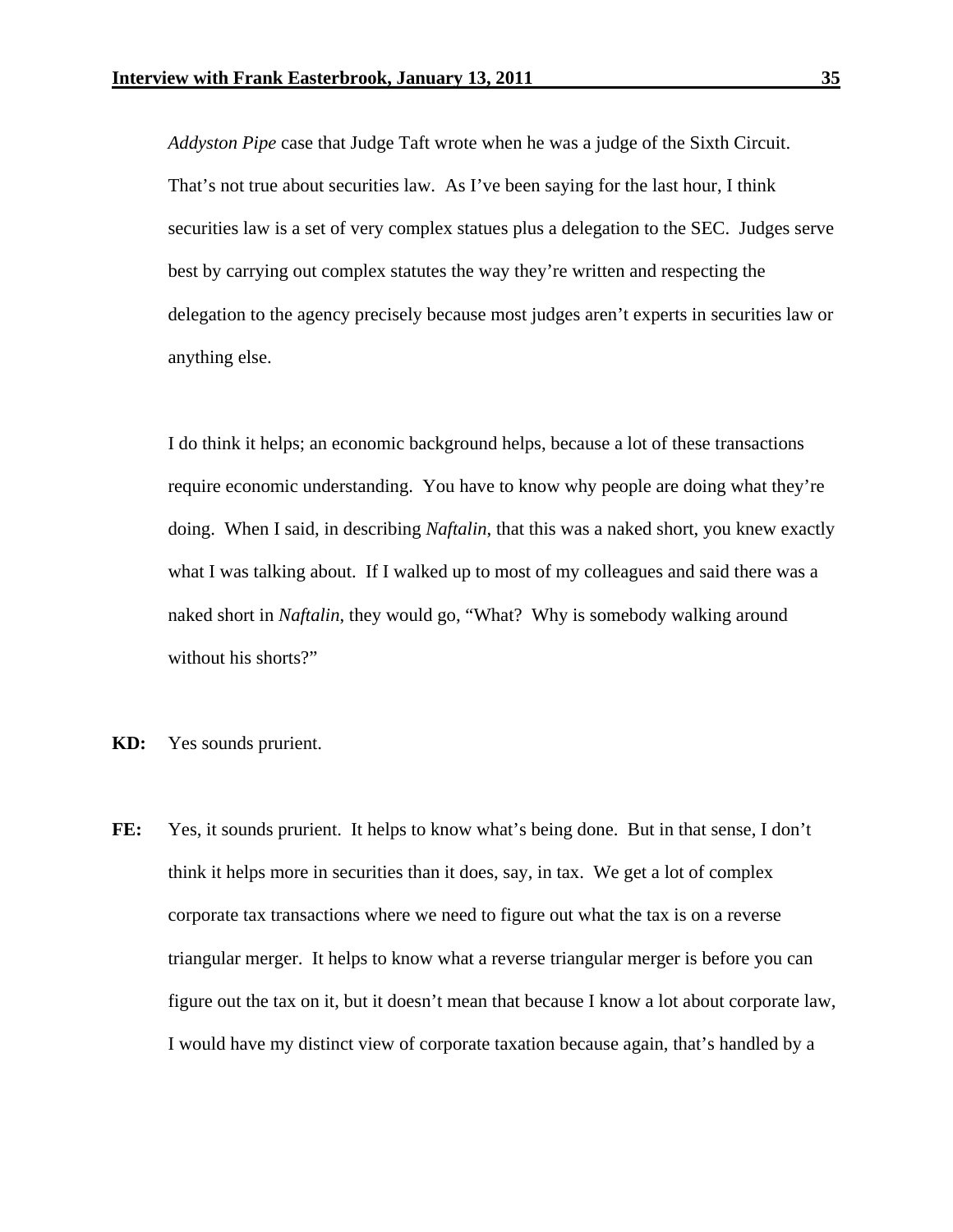very complex statute and a delegation to the Treasury to fill in the gaps. So it helps a lot to know, but it helps in a very different way from the way in which it helps in antitrust.

- **KD:** So I guess it's fair to say then, perhaps, we haven't seen as great a change in securities law as we've seen in antitrust law over the last generation or so?
- **FE:** Oh, we've seen a very great change in both, although I'd put it over the last two generations. Again, it begins in the seventies.
- **KD:** Okay.
- FE: The change we saw in antitrust law in the seventies was that the justices had to change their conception of what competition is. Instead of asking ex post the transaction, did the transaction reduce the number of competitors, the justices began to ask ex ante the transaction was there competition for the contract. So if you get a sole source contract for selling tires to Ford, the question was not did that foreclose business once the contract had been signed. Well, of course it did, but was there competition before Ford bought the tires or the spark plugs or something like that? And the justices' view of that has been, now for thirty-five years, very much in agreement with the view of Chicago School and antitrust because they had changed their conception of what competition is.

 The change in securities law has been from a "Gee, let's do what we think the public interest requires conception," the kind that's in *Case against Borak*, to "Let's do what the